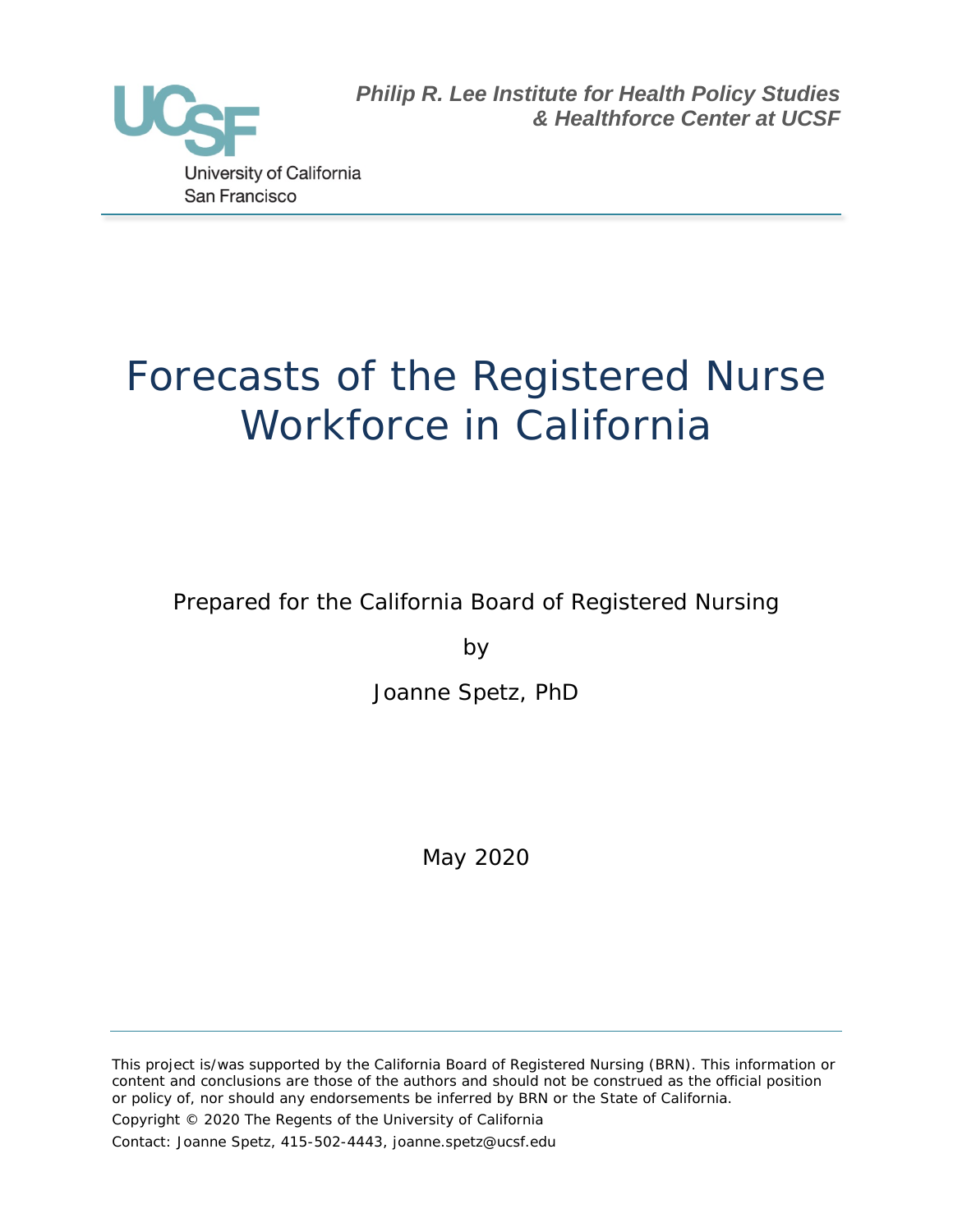

# **Forecasts of the Registered Nurse Workforce in California**

# <span id="page-1-0"></span>**Table of Contents**

| Graduates from California pre-licensure nursing programs 11                 |
|-----------------------------------------------------------------------------|
| Graduates from other states who obtain their first license in California 12 |
|                                                                             |
|                                                                             |
|                                                                             |
| Movements from inactive and lapsed to active license status  16             |
| Migration out of California (to another state or country)  18               |
| Movements from active to inactive or lapsed license status 19               |
|                                                                             |
|                                                                             |
|                                                                             |
| Forecasts based on hospital staffing of RNs per patient day  25             |
|                                                                             |
|                                                                             |
|                                                                             |
|                                                                             |
|                                                                             |
|                                                                             |
|                                                                             |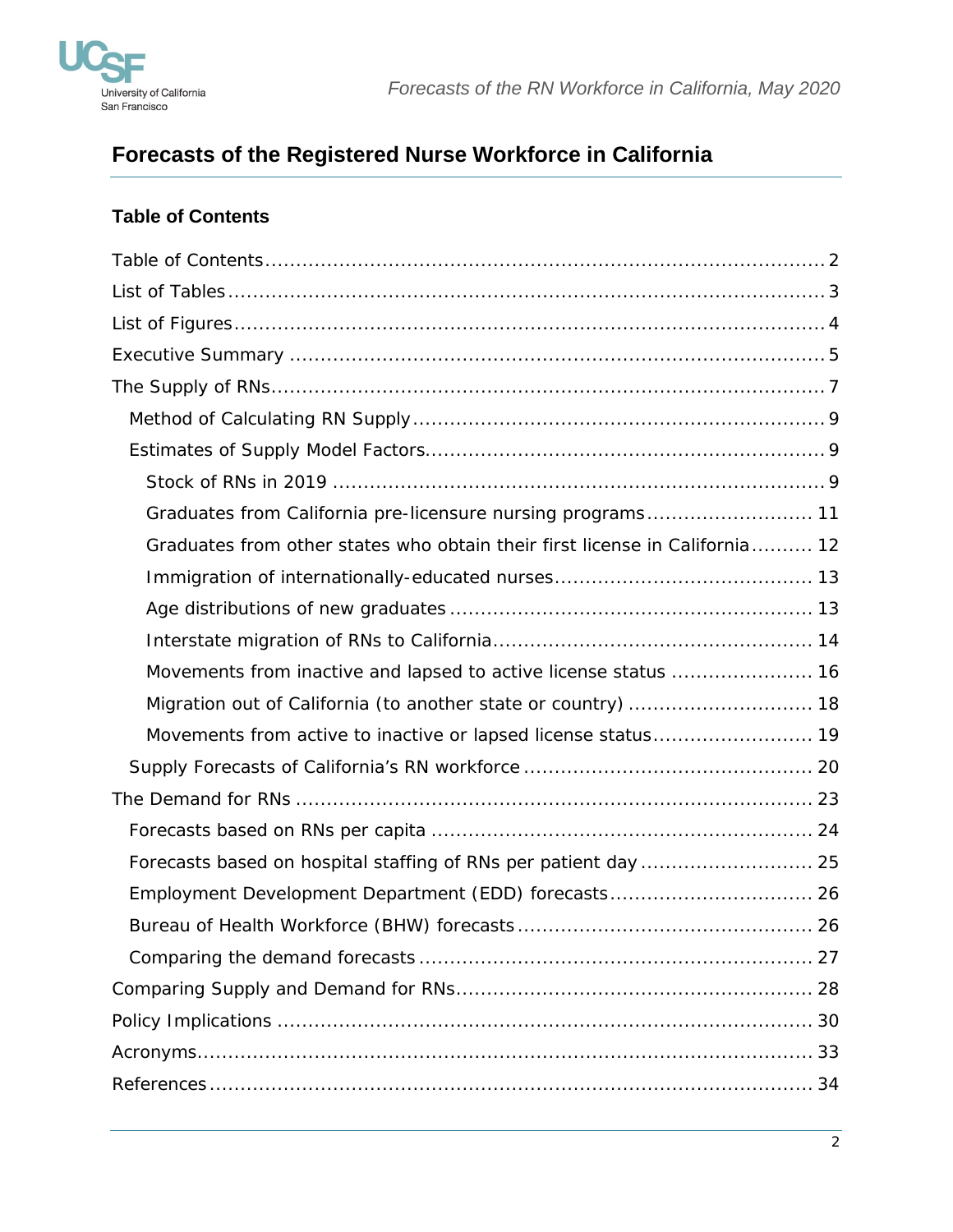



# <span id="page-2-0"></span>**List of Tables**

| Table 1. Counts of actively-licensed RNs living in California, by age group, July 19, |
|---------------------------------------------------------------------------------------|
|                                                                                       |
| Table 2. Numbers of new pre-licensure RN student enrollments and graduates from       |
| California nursing programs, 2008-2009 through 2017-2018 11                           |
| Table 3. Numbers and predicted numbers of pre-licensure RN enrollments and            |
|                                                                                       |
| Table 4. Age distributions of new graduates from California and international RN      |
|                                                                                       |
| Table 5. Estimates of the number of nurses moving to California based on              |
|                                                                                       |
| Table 6. Requests for license endorsement into California, 2018  16                   |
|                                                                                       |
| Table 8. Number and age distribution of RNs changing status from inactive to active   |
|                                                                                       |
| Table 9. Number and rate of RNs reactivating lapsed licenses, 2018 17                 |
| Table 10. Estimates of the number of nurses moving out of California  18              |
| Table 11. Estimated annual rates of RNs allowing licenses to lapse or become          |
|                                                                                       |
| Table 12. Employment rates for RNs residing in California, 2018, and average rates    |
|                                                                                       |
| Table 13. Average hours worked per week by RNs residing in California, 2018, and      |
|                                                                                       |
|                                                                                       |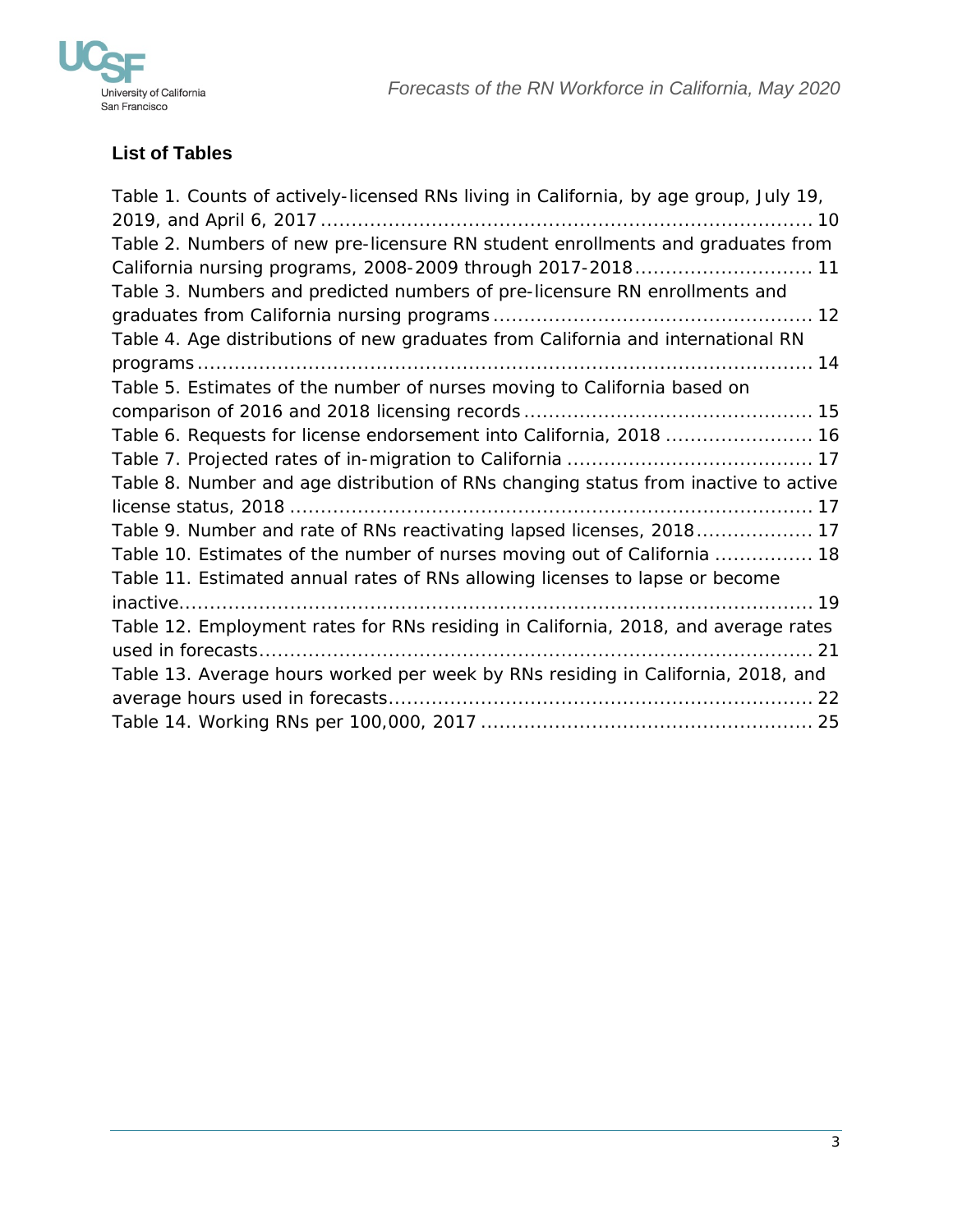

# <span id="page-3-0"></span>**List of Figures**

| Executive Summary Exhibit: Projected full-time equivalent supply of and demand  |  |
|---------------------------------------------------------------------------------|--|
|                                                                                 |  |
|                                                                                 |  |
| Figure 2. Forecasted number of RNs with active licenses residing in California, |  |
|                                                                                 |  |
|                                                                                 |  |
|                                                                                 |  |
| Figure 4. Forecasted full-time equivalent demand for RNs, 2019-2035 27          |  |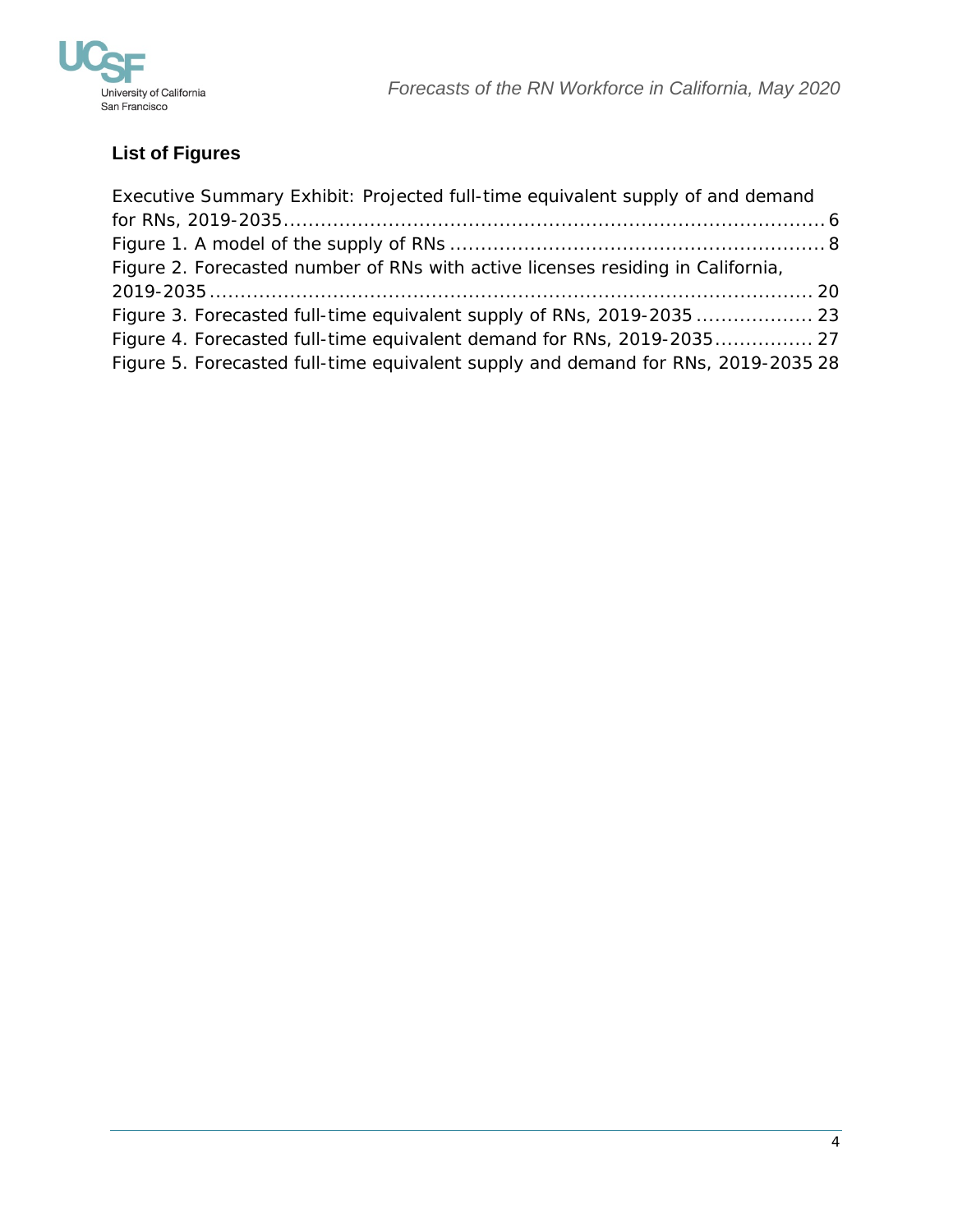

# **Forecasts of the Registered Nurse Workforce in California**

# <span id="page-4-0"></span>**Executive Summary**

This report presents supply and demand forecasts for the Registered Nurse (RN) workforce in California from 2019 through 2035. These new forecasts are based on data from the 2018 California Board of Registered Nursing (BRN) Survey of Registered Nurses, the 2017-2018 BRN Annual Schools Report, data extracted from the BRN license records, and other state and national data sources. In addition, comparisons are made to other published projections. The 2019 forecasts indicate that supply of RNs will likely be slightly higher than projected demand (see Executive Summary Exhibit); however, a surplus or shortage could emerge in the future depending on a number of factors, as described in this report.

The forecasts of RN supply take into account the aging of the RN workforce, new graduates (including those from out-of-state and international nursing programs), interstate flows of RNs, and changes in license status. These new forecasts of supply incorporate new data for these factors.

The demand forecasts are based on national numbers of RNs per 100,000 population. An alternate forecast of demand estimates future hospital utilization in California based on projected increases in the need for hospital services due to population aging. The forecasts are compared with other published forecasts including those from the U.S. Bureau of Health Workforce and California Employment Development Department. Together, the demand estimates provide a range of possible scenarios for the future.

The Executive Summary Exhibit indicates that whether California experiences a shortage of RNs in the future depends on the measure of demand selected for comparison with supply as well as whether supply variables change. The forecasting model produces a range of supply forecasts; the "Best Supply Forecast" is based on the midpoint of most of the parameters in the model; the Exhibit presents both the "Best" and "Low" forecasts. In the figure, the supply forecasts are compared with two different estimates of demand: (1) maintaining the 2018 ratio of full-time equivalent employment (FTE) of RNs per capita, and (2) maintaining the 2018 ratio of full-time equivalent employment adjusted for increasing health care utilization among older age groups. California's RN supply is projected to exceed both of these demand forecasts. However, if supply variables shift so that the low supply forecast prevails, California could face a severe shortage of RNs in the future. There also are scenarios in which California could experience a large surplus of RNs.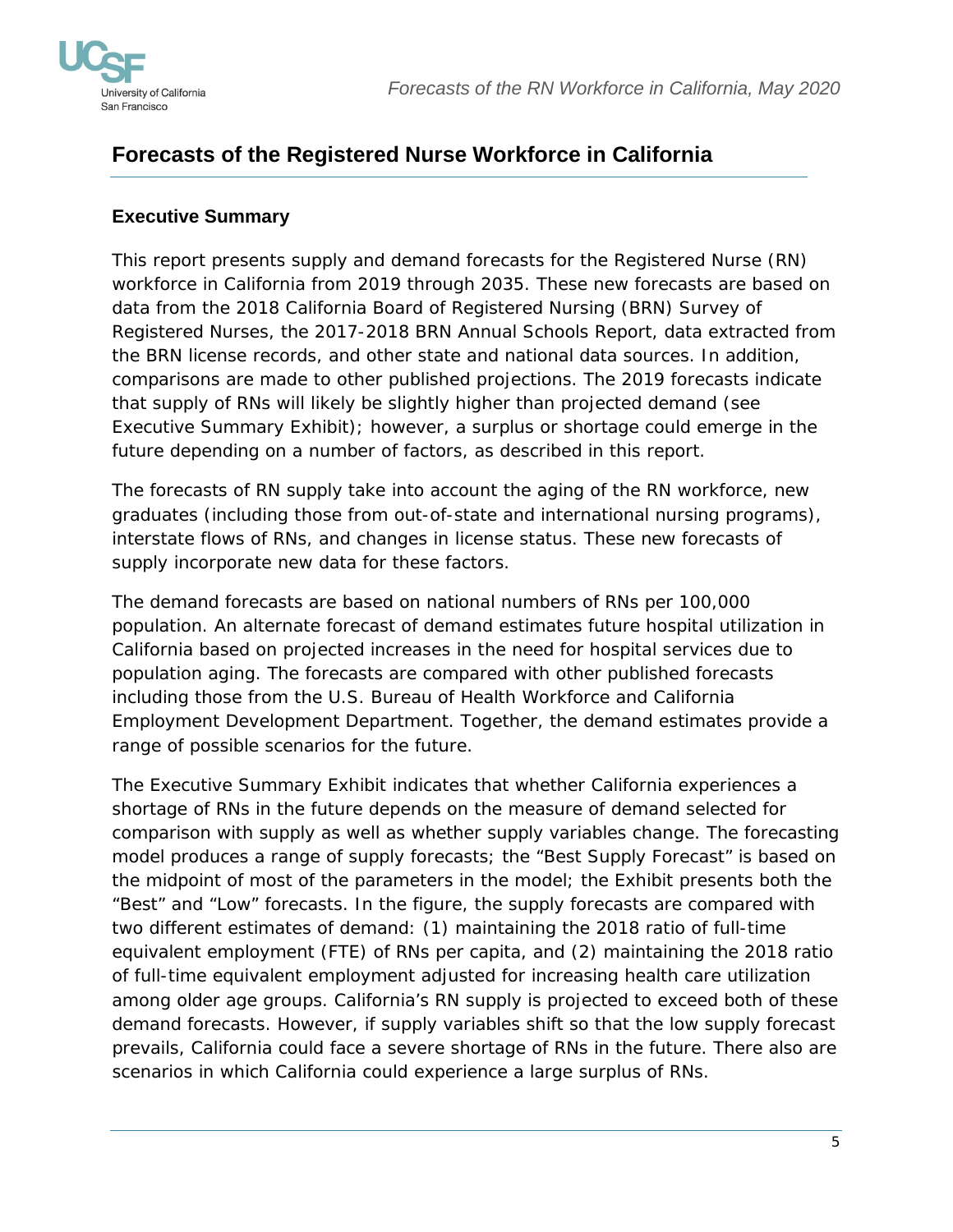

The projection of a small surplus is based on the premise that current statewide supply and demand are relatively well-balanced. While some concerns about emerging shortages have been reported, data suggest that any shortages (if they exist) are limited to experienced nurses in specific clinical specialties and specific regions of California. Data on RN vacancies, use of traveling nurses, and hiring of newly-graduated nurses do not support claims of statewide shortages of RNs.

Policymakers should be cautioned that the 2019 BRN forecasts cover a 16-year period and are not intended to reflect rapidly changing economic and labor market conditions. The forecasts also do not measure variation across regions of California; prior research has reported large differences in projected supply and demand across regions, with some areas facing significant shortages and others likely to have surpluses. Finally, the factors that affect RN supply and demand are unlikely to remain static. The most important possible changes include the number of graduates from RN education programs, interstate migration, and employment rates of older RNs. California leaders should closely watch retirement patterns that are opening positions for which clinical experience is desired. It will be important for employers to invest in training newly-graduated RNs to fill these positions. Finally, the availability of faculty should be monitored to ensure that there are sufficient numbers of qualified faculty to educate the number of RNs needed in the future.



# <span id="page-5-0"></span>**Executive Summary Exhibit: Projected full-time equivalent supply of and demand for RNs, 2019-2035**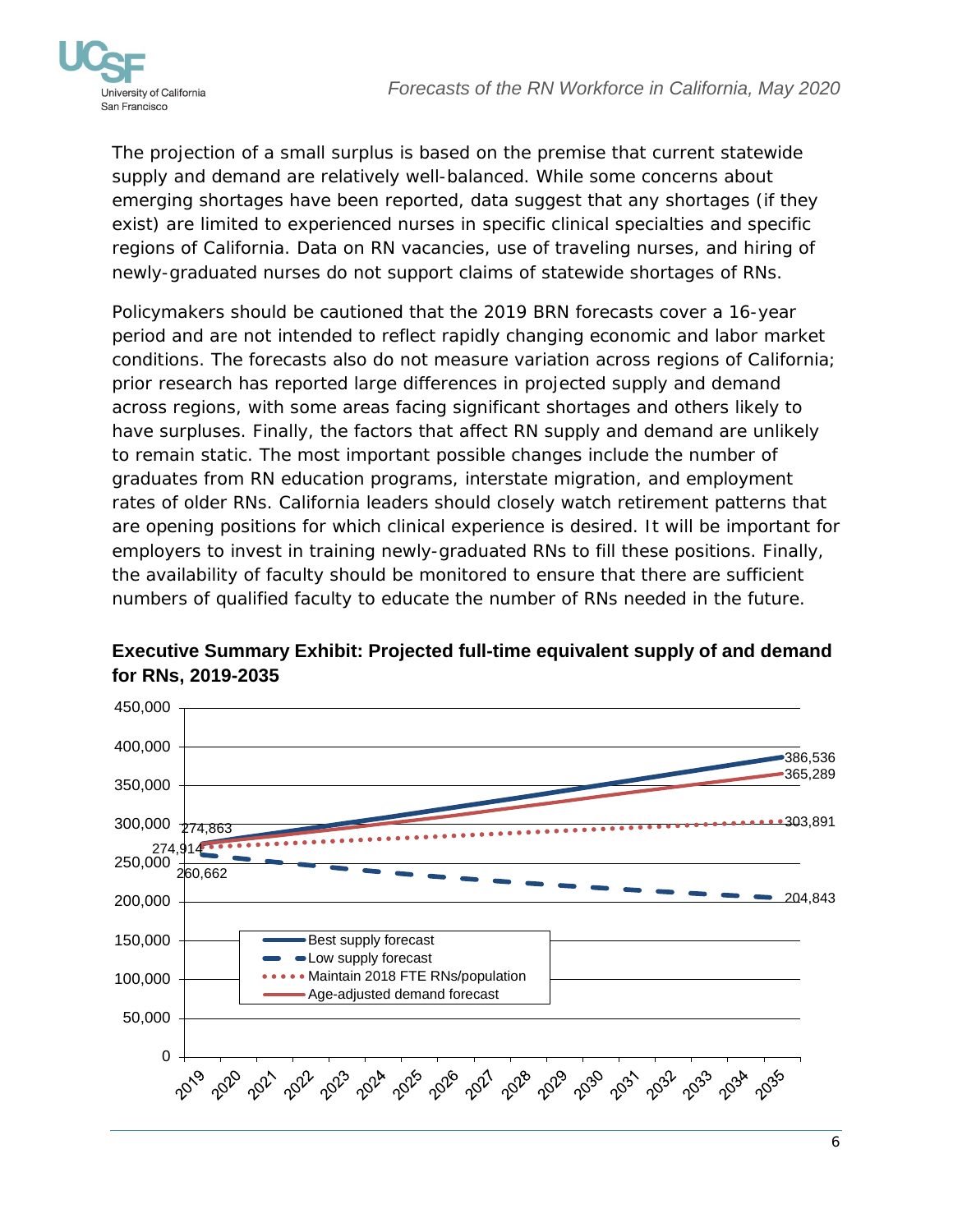

# **Forecasts of the Registered Nurse Workforce in California**

The labor market for RNs has been characterized by cycles of shortage and surplus since World War II. The most recent period of shortage began in the late 1990s (Buerhaus 1998) and persisted through 2007. After 2008, survey data indicated that California's long-standing RN shortage ended (Bates, Keane, & Spetz 2011). In 2010, a survey of chief nursing officers (CNOs) found that there were fewer than 6,500 full-time equivalent vacant positions for RNs statewide (Bates, Keane, & Spetz 2011) while the 2010 BRN Survey of Registered Nurses indicated that nearly 7,700 RNs were seeking employment (Spetz, Keane, & Herrera 2011).

Recent data suggest the labor market may be shifting again. A survey of nurse employers conducted in late 2018 and early 2019 found that many CNOs are experiencing difficulty recruiting experienced RNs for specialized positions. Moreover, 85% of hospital CNOs reported demand for RNs being greater than the available supply (Chu & Spetz, 2020). Hospital vacancy rates averaged 4.2% in fall 2018, which was higher than in the early 2010s but lower than the 5.9% rate in fall 2016. There also have been changes in the proportion of newly-graduated RNs reporting they are employed within 12 months of licensure, rising from 59% in 2013 to 84% in 2016 and stabilizing at 80% in 2018 (HealthImpact 2019). Together, these data suggest a high level of demand for RNs, particularly experienced RNs, but do not clearly indicate a statewide shortage. Nonetheless, concern about a future shortage of RNs is rising due to anticipated retirements of Baby Boomer RNs.

This report updates forecasts of RN supply and demand in California, which were first developed for the California Board of Registered Nursing (BRN) in 2005 and subsequently updated every two years (Spetz & Dyer 2005; Spetz 2007; Spetz 2009; Spetz 2011; Spetz 2013; Spetz 2015; Spetz 2017). New data from the 2018 BRN Survey of Registered Nurses (Chu & Spetz, in press), the 2017-2018 BRN Annual Schools Report (Blash & Spetz 2019), and BRN license records were used to update the model of RN supply. The supply forecast is compared with several benchmarks of demand, including national numbers of RNs per 100,000 population, estimates of future hospital utilization in California, and forecasts published by the U.S. Bureau of Health Workforce and California Employment Development Department (U.S. BHW 2017; California EDD 2018).

# <span id="page-6-0"></span>**The Supply of RNs**

The RN workforce constantly changes with the entrance of newly graduated nurses, migration of nurses from other states and countries, retirements, temporary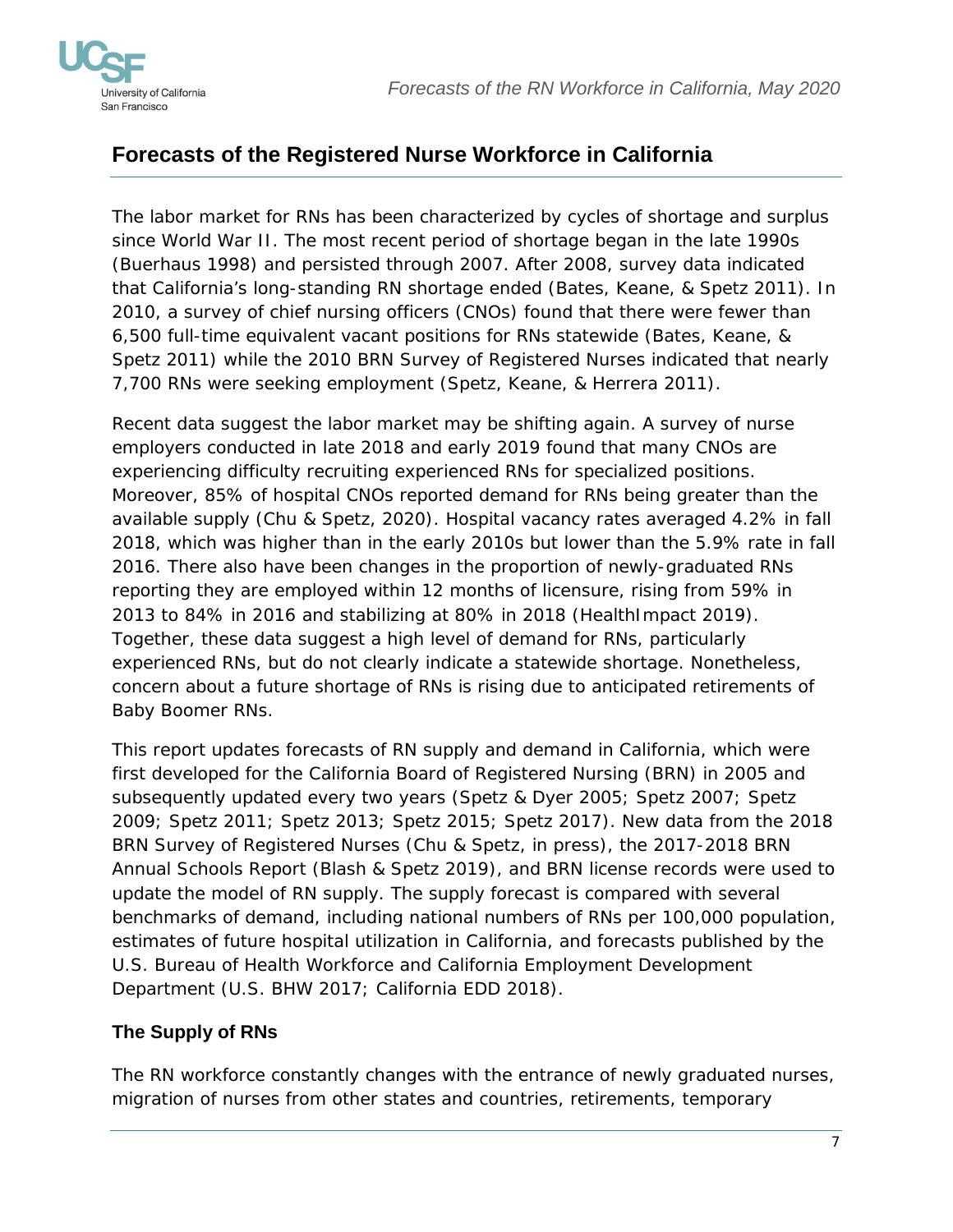

departures from nursing work, and fluctuations in the number of hours that nurses choose to work. These factors can be grouped into three categories:

- Inflows of nurses: Additions to the number of RNs in California
	- o Graduates from California nursing programs
	- o Graduates of nursing programs in other states who obtain their first RN license in California
	- o Internationally-educated nurses who immigrate to California and obtain their RN license
	- o Interstate migration of RNs to California
	- o Changes from inactive to active license status
	- o Changes from delinquent to active license status
- Outflows of nurses: The departure of RNs from the California population
	- o Migration out of California (to another state or country)
	- o Movements from active to inactive or lapsed license status
- Labor force participation factors: Decisions to work, and how much to work
	- o Proportion of RNs that works in nursing
	- o Average number of hours worked per week by RNs working in nursing

The inflows are added to the number of RNs living in California with active licenses, which is called the "stock" of nurses available to work, and the outflows are subtracted from the stock. Estimates of the labor supply of RNs are derived from the stock of RNs potentially available to work and how much they choose to work in nursing. This number is expressed as full-time equivalent (FTE) employment in order to account for differences in the work commitments of those employed fulltime and part-time. Exhibit 1 illustrates this model of the supply of RNs in California, commonly called a "stock-and-flow model."

#### <span id="page-7-0"></span>**Figure 1. A model of the supply of RNs**

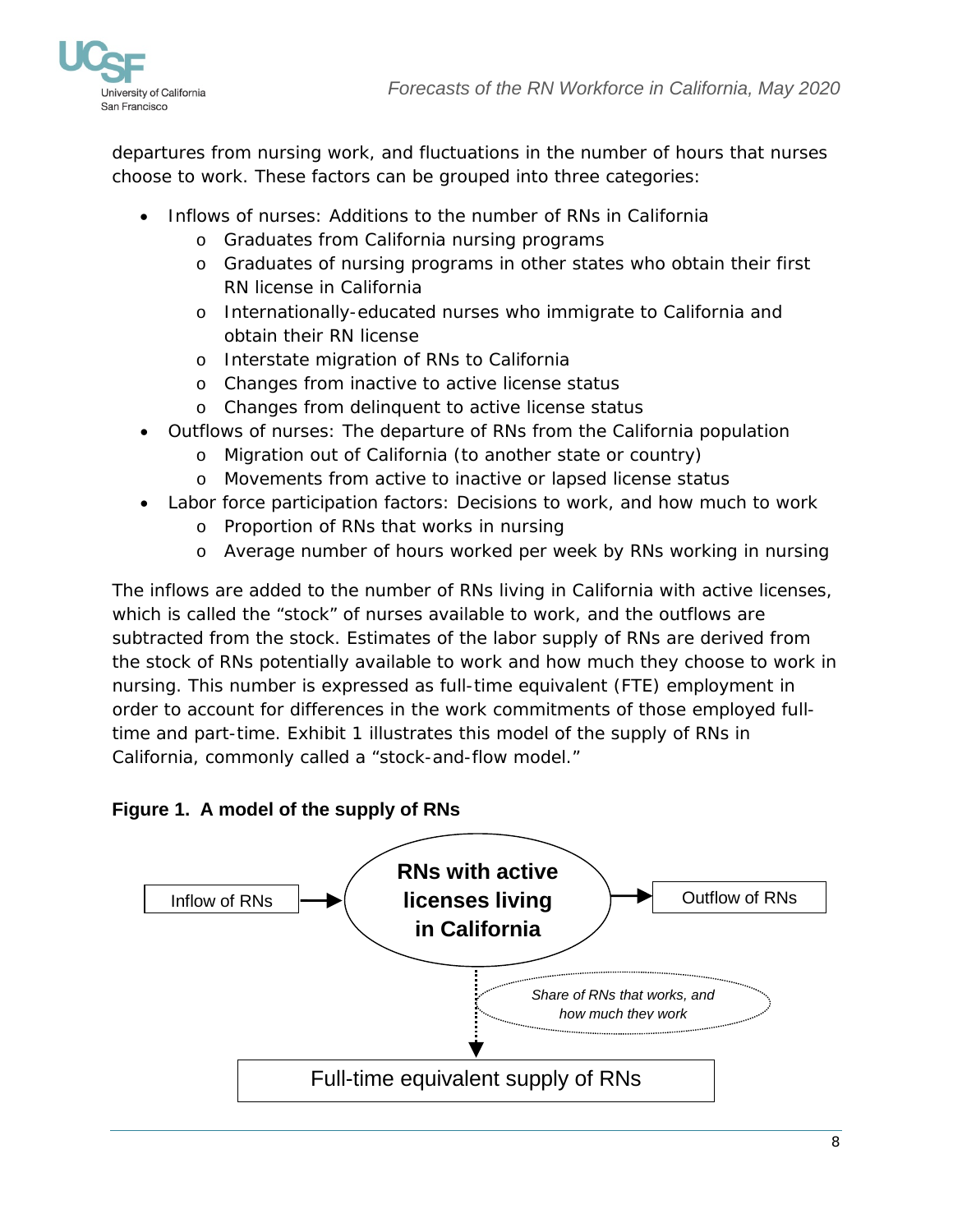



# <span id="page-8-0"></span>*Method of Calculating RN Supply*

Changes in the inflows, outflows, and employment decisions of nurses will lead to changes in the overall supply of RNs. The age distribution of the workforce also affects supply; younger RNs are more likely to be employed in nursing, and older RNs are more likely to work part-time or not at all. Thus, the model examines the employment patterns of 13 distinct age groups: under 25, 25-29, 30-34, 35-39, 40-44, 45-49, 50-54, 55-59, 60-64, 65-69, 70-74, 75-79, and 80 and older. Each year, one-fifth of RNs in each age category moves into the next (older) age category in the subsequent year, until they reach the oldest age category.<sup>[1](#page-8-3)</sup> In each year, the estimated numbers of RNs flowing into the workforce are added to each age group and the estimated outflows are subtracted. The result is a forecast of the new stock of RNs for each age group the next year. Finally, employment rates and average hours worked per week in nursing are applied to the estimated stock of RNs in each age group to obtain estimated FTE supply. This calculation is iterated through 2035 to obtain yearly forecasts of California's RN supply.

For some factors in the supply model, differing estimates are available, with no indication of which estimate is most reliable. For other factors, there is uncertainty as to whether current data are applicable to what might happen in the future. For example, in 2010 and 2012, a greater share of nurses over age 60 was employed as compared with prior years. This increase was likely the result of older nurses delaying retirement due to declines in the value of their retirement savings (Buerhaus & Auerbach 2011). More recent data indicate that employment of nurses in this age group has returned to lower pre-recession levels (Chu & Spetz, in press). However, it also is possible that Baby Boomer nurses have different intentions regarding retirement than did previous generations, and higher rates of employment in older age groups will re-emerge. For variables with such uncertainty, a range of estimates is offered representing the highest and lowest values. In the final models, the "best estimate" for each parameter is the average of the low and high estimates, unless otherwise noted.

# <span id="page-8-1"></span>*Estimates of Supply Model Factors*

#### <span id="page-8-2"></span>*Stock of RNs in 2019*

Data on the stock of RNs was obtained from the BRN. As of June 19, 2019, there were 439,670 RNs with active California licenses, of whom 358,865 had California addresses. In April 2017, there were 415,798 active California licenses, of whom 353,051 had California addresses. For the purposes of these forecasts, the

<span id="page-8-3"></span>l  $1$  All but one age group spans 5 years, so if nurses are evenly distributed across those five years, 20% - or 1 in  $5$ would move to the next age group each year. The youngest age group spans 7 years, but there were few RNs under 20 years old in 2017; thus, the 20% assumption seems reasonable for this group as well.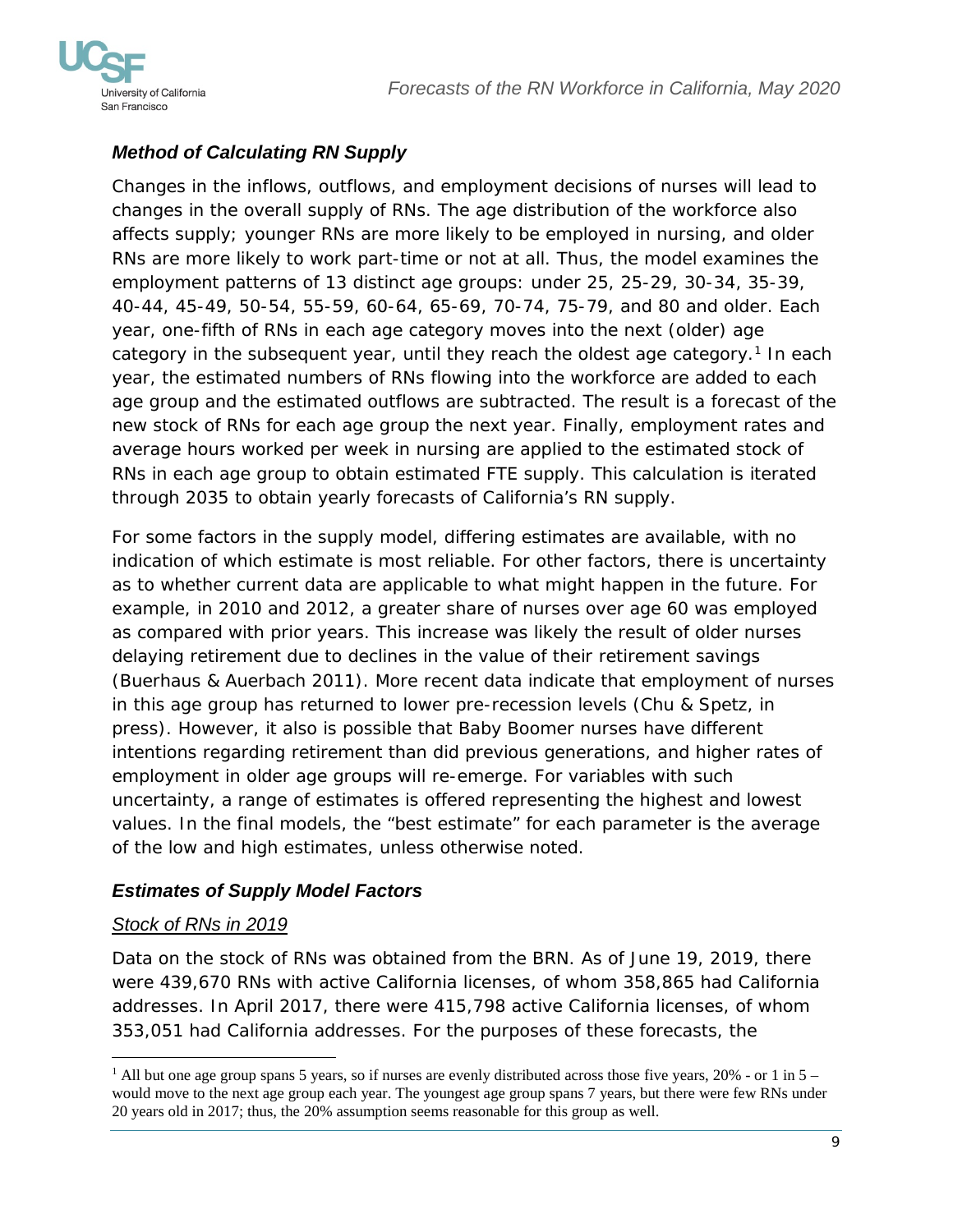

California-resident population is defined as the supply of nurses; the role of nurses who travel to work in California from other states is discussed later in the report.

The number of RNs with active licenses and California addresses was divided into 13 age groups. Table 1 compares the 2019 and 2017 data. The total number of licensed nurses grew 5.7% between 2017 and 2019, from 415,798 to 439,670. However, the number with California addresses grew only 1.6% between 2017 and 2019, which was slower than the rates of growth between 2015 and 2017 (3.6%) and between 2013 and 2015 (3.8%). The number of RNs with California addresses increased for some age groups and decreased for others. The largest rates of increase were for ages 35-39 years (12.3%, from 40,382 to 44,800) and 65-69 years (10.7%, from 23,582 to 26,103). The largest rates of decrease were for ages under 25 years (-19.7%, from 4,424 to 3,554) and 55-59 years (-8.5%, from 39,496 to 36,150).

|           | June 19, 2019 |            |         | April 6, 2017 |           |  |
|-----------|---------------|------------|---------|---------------|-----------|--|
| Age Group | Count         | % of Total | Count   | % of Total    | 2017-2019 |  |
| Under 25  | 3,554         | 0.99%      | 4,424   | 1.25%         | $-19.7%$  |  |
| $25 - 29$ | 25,834        | 7.20%      | 28,319  | 8.02%         | $-8.8\%$  |  |
| $30 - 34$ | 44,800        | 12.48%     | 42,917  | 12.16%        | 4.4%      |  |
| 35-39     | 45,341        | 12.63%     | 40,382  | 11.44%        | 12.3%     |  |
| $40 - 44$ | 41,313        | 11.51%     | 42,122  | 11.93%        | $-1.9%$   |  |
| 45-49     | 45,330        | 12.63%     | 41,270  | 11.69%        | 9.8%      |  |
| 50-54     | 35,392        | 9.86%      | 34,918  | 9.89%         | 1.4%      |  |
| 55-59     | 36,150        | 10.07%     | 39,496  | 11.19%        | $-8.5%$   |  |
| 60-64     | 39,718        | 11.07%     | 41,187  | 11.67%        | $-3.6%$   |  |
| 65-69     | 26,103        | 7.27%      | 23,582  | 6.68%         | 10.7%     |  |
| $70 - 74$ | 10,316        | 2.87%      | 9,605   | 2.72%         | 7.4%      |  |
| 75-79     | 3,729         | 1.04%      | 3,495   | 0.99%         | 6.7%      |  |
| $80+$     | 1,285         | 0.36%      | 1,331   | 0.38%         | $-3.5%$   |  |
| Total     | 358,865       | 100.00%    | 353,048 | 100.00%       | 1.6%      |  |

<span id="page-9-0"></span>

| Table 1. Counts of actively-licensed RNs living in California, by age group, July |  |
|-----------------------------------------------------------------------------------|--|
| 19, 2019, and April 6, 2017                                                       |  |

Source: California Board of Registered Nursing license records, June 2019 & April 2017.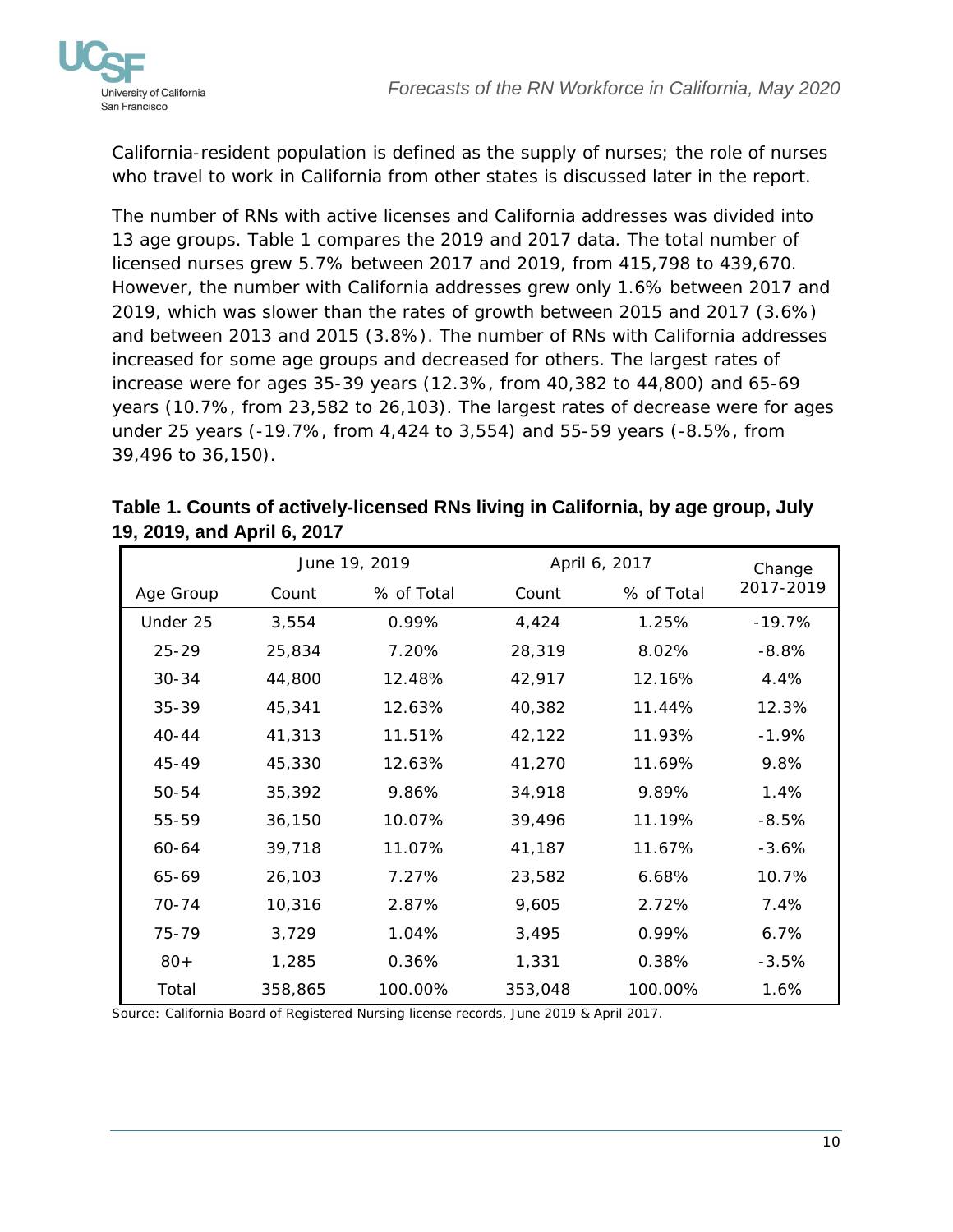

#### <span id="page-10-0"></span>*Graduates from California pre-licensure nursing programs*

According to the BRN Annual Schools Report, there were 11,890 new graduates from California nursing programs in the 2017-2018 academic year (Blash & Spetz 2019). Table 2 presents the numbers of enrollments and graduates from the past 10 Annual Schools Reports. Growth in new student enrollments leads to growth in graduates in future years. Associate Degree (AD) programs are designed so that students can complete the nursing component of the degree in two years. In most Baccalaureate of Science Nursing Degree (BSN) programs, students are formally enrolled in nursing major courses during the last 2.5 to 3 years of the pre-licensure BSN degree program, unless the program is an accelerated BSN program. Thus, student enrollment changes translate to changes in the number of graduates two to three years in the future.

To predict the number of future graduates, actual new student enrollments for each year of the Annual Schools Report were compared with the number of graduates two years later. From 2012-2013 through 2017-2018, graduates averaged 84.6% of the number of student enrollments two years prior (an increase from the 80.8% "productivity rate" used in the 2017 forecasts). This is the rate used to estimate the number of future graduates; thus, the forecasted number of graduates in 2019- 2020 is 84.6% of the known student enrollments (14,154) from 2017-2018.

| Survey year | Number of new | Growth in new<br>student enrollments student enrollments | Number of<br>graduates | Growth in<br>graduates |
|-------------|---------------|----------------------------------------------------------|------------------------|------------------------|
| 2008-2009   | 13,988        | 7.9%                                                     | 10,526                 | 10.5%                  |
| 2009-2010   | 14,228        | $1.7\%$                                                  | 11,512                 | $9.4\%$                |
| 2010-2011   | 13,939        | $-2.0%$                                                  | 10,653                 | $-7.4%$                |
| 2011-2012   | 13,677        | $-1.9%$                                                  | 10,814                 | 1.4%                   |
| 2012-2013   | 13,181        | $-3.6%$                                                  | 11,292                 | 4.4%                   |
| 2013-2014   | 13,226        | 0.3%                                                     | 11,291                 | $-0.01\%$              |
| 2014-2015   | 13,318        | 0.7%                                                     | 11,119                 | $-1.5%$                |
| 2015-2016   | 13,152        | $-1.2%$                                                  | 11,191                 | $0.7\%$                |
| 2016-2017   | 13,597        | 3.4%                                                     | 11,302                 | 1.0%                   |
| 2017-2018   | 14,154        | 4.1%                                                     | 11,890                 | 5.2%                   |

# <span id="page-10-1"></span>**Table 2. Numbers of new pre-licensure RN student enrollments and graduates from California nursing programs, 2008-2009 through 2017-2018**

Source: Blash, L, Spetz, J. 2019. 2017-2018 Annual School Report: Data Summary and Historical Trend Analysis. Sacramento, CA: California Board of Registered Nursing.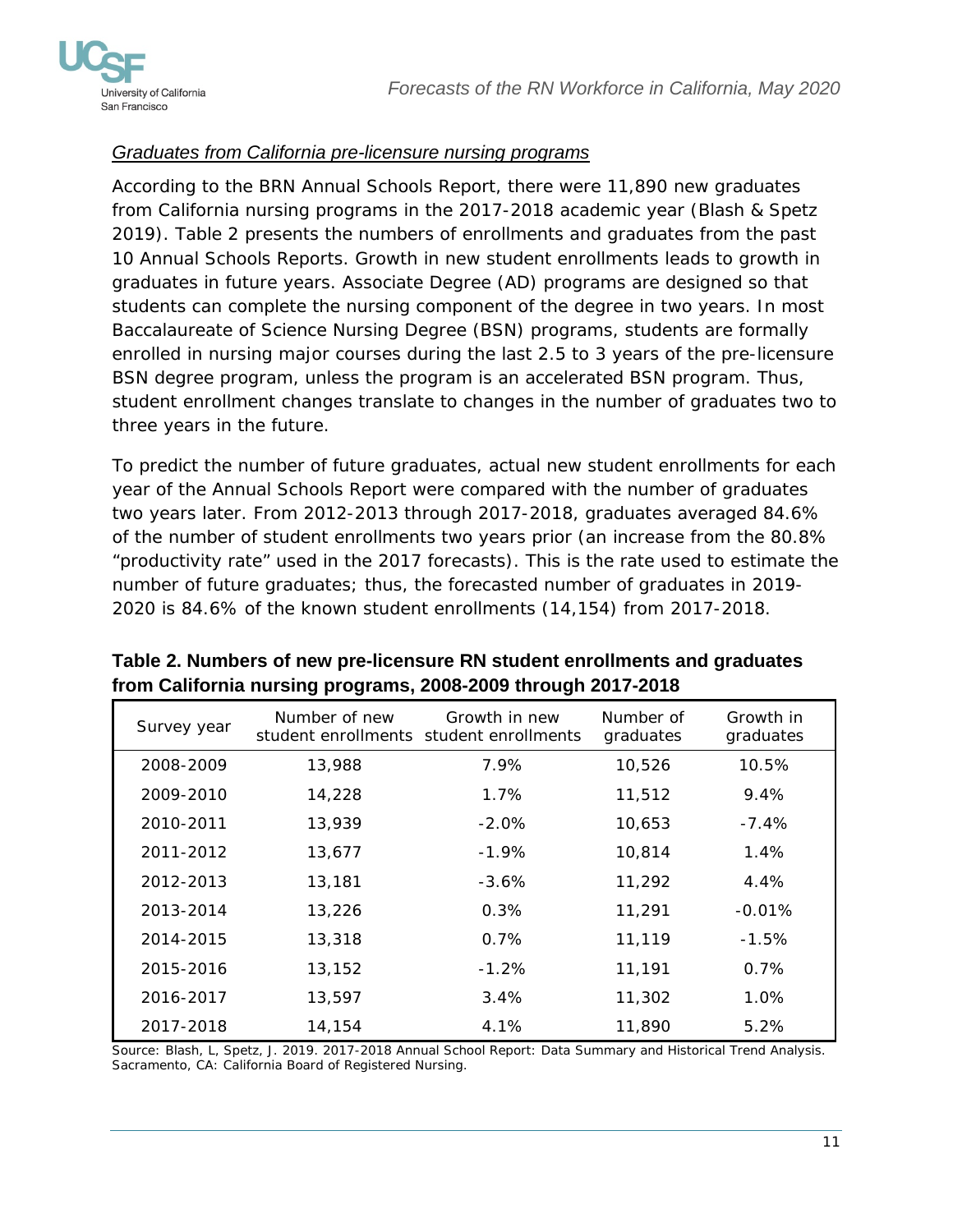

Forecasting the number of graduates beyond the 2018-2019 academic year is difficult because total new student enrollments after 2017-2018 are not yet known. As part of the BRN Annual School Survey, schools are asked to estimate future new student enrollment. For example, in the 2017-2018 survey, schools were asked to report expected student enrollment totals for the 2018-2019 and 2019-2020 academic years. Schools estimated that 2018-2019 new student enrollments would be 13,005 (8.1% lower than the previous year), and that 2019-2020 new student enrollments would be 13,283. These estimates were multiplied by 84.6% to obtain the forecasted number of graduates for 2018-2019 and 2019-2020, because this 84.6% was the average of the number of graduates over the past six years (2012- 2013 through 2017-2018) divided by the number of enrollment from two years prior. The forecasts assume that nursing student enrollments will be stable after the 2019-2020 academic year. In the forecasting model, the low estimate of growth in RN education after 2019-2020 is -1%, the high estimate is 1%, and the best estimate is 0%. Actual and predicted number of graduates from 2014-2015 through 2021-2022 are presented in Table 3.

| Academic year | Actual/forecasted new<br>student enrollments | Actual/forecasted<br>number of graduates |
|---------------|----------------------------------------------|------------------------------------------|
| 2014-2015     | 13,318*                                      | $11,119*$                                |
| 2015-2016     | $13,152*$                                    | $11,191*$                                |
| 2016-2017     | $13,597*$                                    | $11,302*$                                |
| 2017-2018     | $14,154*$                                    | 11,890*                                  |
| 2018-2019     | 13,005                                       | 11,506                                   |
| 2019-2020     | 13,283                                       | 11,979                                   |
| 2020-2021     |                                              | 11,007                                   |
| 2021-2022     |                                              | 11,242                                   |

<span id="page-11-1"></span>**Table 3. Numbers and predicted numbers of pre-licensure RN enrollments and graduates from California nursing programs**

\* Actual number of student enrollments and graduates based on Annual Schools Report. Note: Forecasts of student enrollments are provided by RN programs in the Annual Schools Survey. The forecasted number of graduates is 84.6% of enrollments two years prior. Source: Blash, L, Spetz, J. 2019. 2017-2018 Annual School Report: Data Summary and Historical Trend Analysis. Sacramento, CA: California Board of Registered Nursing.

#### <span id="page-11-0"></span>*Graduates from other states who obtain their first license in California*

Each year, some graduates of nursing programs in other states obtain their first RN license in California. According to the BRN, in 2018, 701 out-of-state graduates obtained their first license from California; this is the high estimate of out-of-state graduates who move to California. BRN records indicate that 387 of these nurses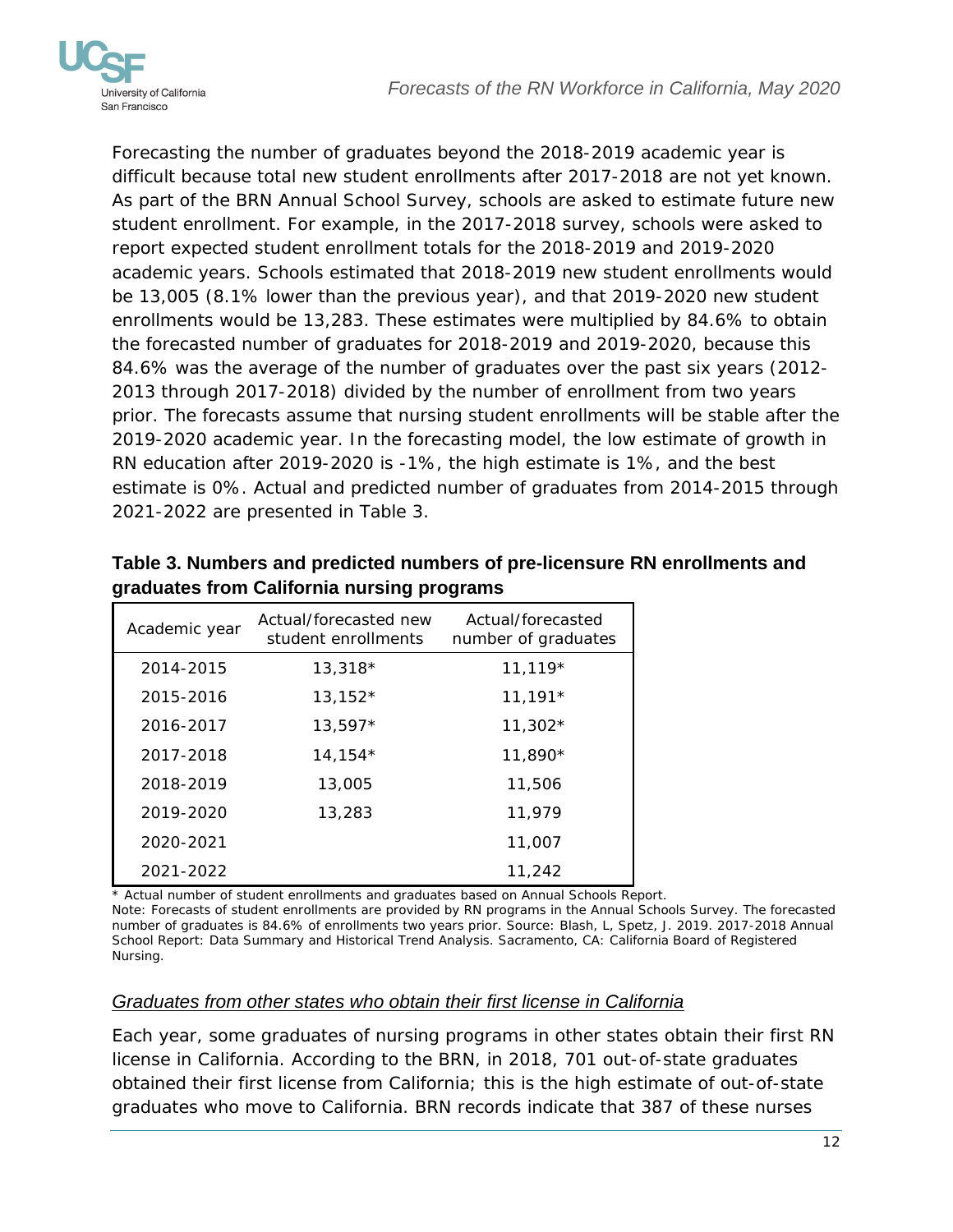

are living in California; this is the low estimate. The best estimate for the inflow of new graduates from other states is the average of the high and low estimates: 544 nurses. This estimate is higher than that from the 2017 forecasts, which was 461.

# <span id="page-12-0"></span>*Immigration of internationally-educated nurses*

In 2018, the BRN reported that 951 internationally-educated nurses passed the National Council Licensure Examination for RNs (NCLEX-RN) and received initial licensure as an RN in California, 750 of whom also had a California residence; the remainder lived in other states or countries. In the supply model, the total number of 2018 international graduates that received initial licensure in California was used as the high estimate of the number of immigrants; the number that lived in California was used as the low estimate. The best estimate is the average of the high and low estimates: 851 internationally-educated RNs immigrate to California each year. This number is higher than the 2017 estimate of 603. However, these figures are much lower than the prior decade when the number of first licenses issued to internationally-educated nurses ranged between 1,145 and 4,107 annually. The lower numbers in recent years are consistent with other reports that international recruitment of nurses slowed significantly after 2008 (Chu & Spetz, 2020).

## <span id="page-12-1"></span>*Age distributions of new graduates*

Inflows of new graduates are added to the stock of RNs by age group. The BRN Annual Schools Report uses an uneven set of age groups for new California graduates: 18-25, 26-30, and then 10-year age groups for graduates over age 30. To create consistent groups of graduates in the forecasting model, graduates were allocated into five-year groups. Table 4 shows how new graduates from California nursing programs were distributed by age group. RN graduates from nursing programs in other states seeking initial licensure as an RN in California were assumed to have the same age distribution as California graduates.

BRN records of internationally-educated nurses who receive initial U.S. licensure in California include the birth years of these nurses. The age distribution of internationally-educated RNs who lived in California and obtained licenses in 2018 is presented in the last column of Table 4; these data are used to forecast the age distribution for all internationally-educated RNs receiving first licenses in California.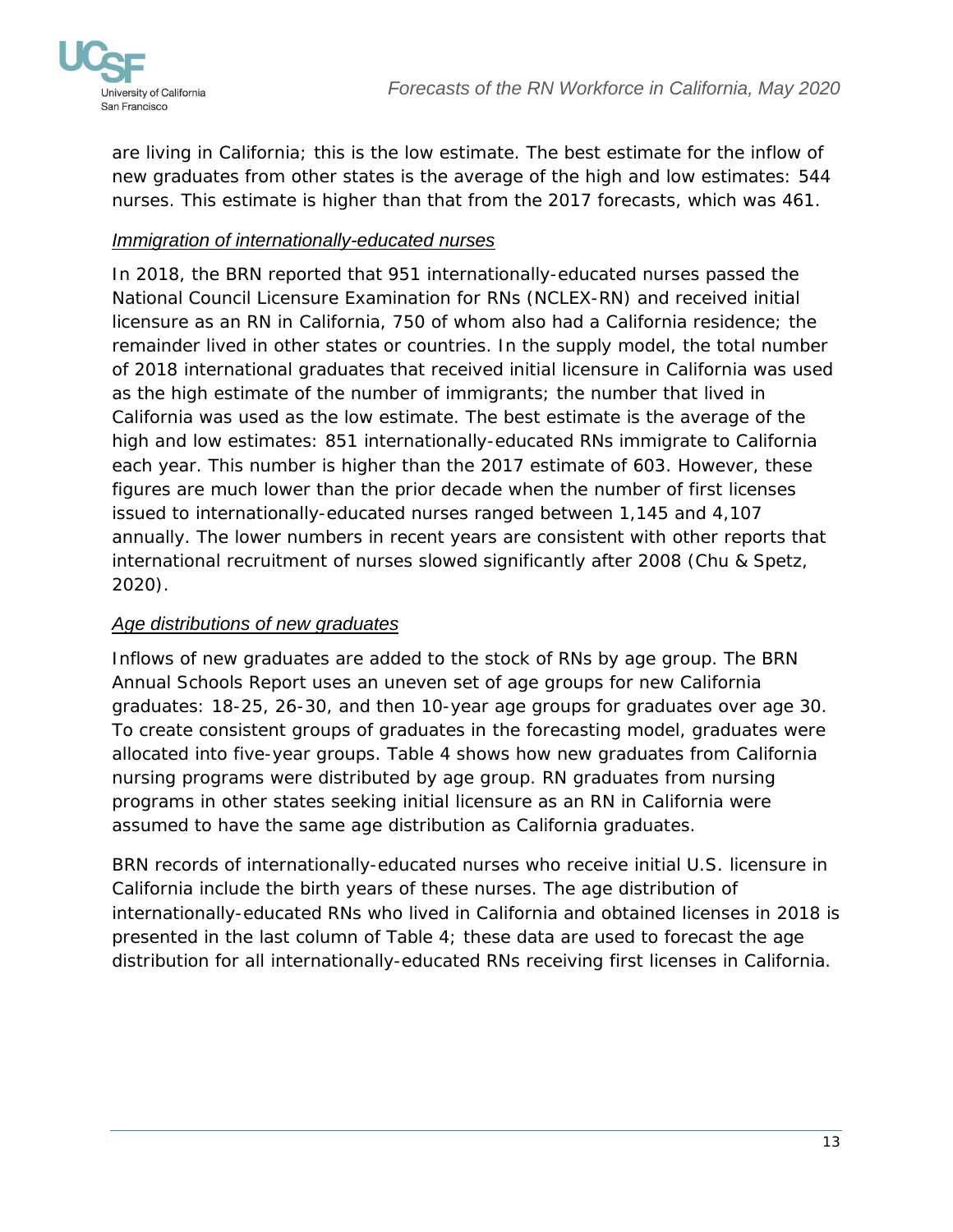

| ີ          |                             |                                    |
|------------|-----------------------------|------------------------------------|
| Age group  | Graduates of US RN programs | Internationally-educated graduates |
| $18 - 25*$ | 29.8%                       | 7.7%                               |
| $26 - 29*$ | 31.1%                       | 27.9%                              |
| $30 - 34$  | 15.9%                       | 32.4%                              |
| 35-39      | 12.3%                       | 15.3%                              |
| $40 - 44$  | 5.3%                        | 7.6%                               |
| 45-49      | 3.6%                        | 4.5%                               |
| 50-54      | 1.3%                        | 2.7%                               |
| 55-59      | 0.7%                        | 1.3%                               |
| 60-64      | 0.1%                        | 0.5%                               |
| $65+$      | 0.0%                        | 0.0%                               |

# <span id="page-13-1"></span>**Table 4. Age distributions of new graduates from California and international RN programs**

\* The age groups for internationally-educated RNs are "Under 25" and 25-29. The Annual Schools Survey reports graduates aged 61 and older; the projection model assumes these graduates are all 60-64 years old and no graduates are 65 years or older.

Sources: Blash, L, Spetz, J. 2019. 2017-2018 Annual School Report: Data Summary and Historical Trend Analysis. Sacramento, CA: California Board of Registered Nursing; California BRN licensing records, 2018.

#### <span id="page-13-0"></span>*Interstate migration of RNs to California*

Estimates of interstate migration to California were developed in two ways. First, BRN license records from 2016 were compared with those of 2018. There are two components of interstate migration to California: (1) RNs who already have a California license and move to the state, and (2) RNs who obtain a new California license and move to the state. To measure this first component, the 2016 and 2018 license files were compared to identify nurses who had California licenses in both years, but who lived outside California in 2016 and resided in California in 2018. Over the two-year period, the difference was 5,604. This figure was divided by two to get an estimate of one-year change (2,802 RNs). The second component was determined by counting the number of RNs who were newly licensed and had California addresses between 2016 and 2018 (37,727 RNs) and divided by two to get the one-year average number (18,863 RNs). The number of new graduates in the 2017-2018 academic year (11,890) was then subtracted from this number to estimate the number of experienced RNs moving to California from other states in 2018.

All data were reported by age group, so the RNs identified for both components were divided across age groups. To obtain an estimate of in-migration as a percentage of the current workforce, the number of RNs migrating from other states was divided by the total number of RNs in each age group. In the model,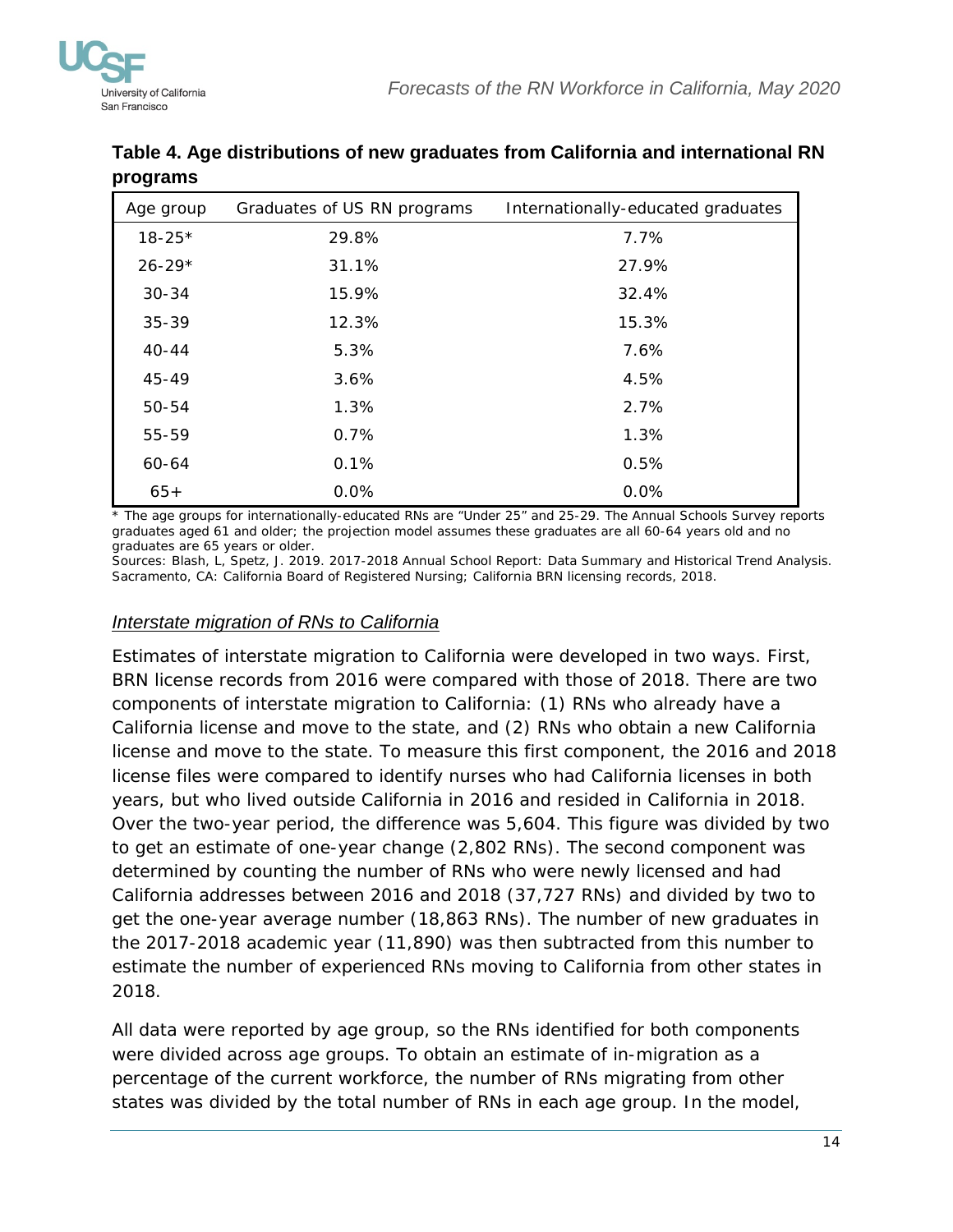

multiplying this percentage by the total projected number of RNs allows the estimates of in-migration to increase as the workforce of California (and, presumably, the United States) grows. Table 5 provides the estimates for each age group. Note that the estimated number and rate of in-migration is negative for the youngest age group; this is likely because some newly-graduated nurses have not yet completed the licensing process. This negative value is not used in the model, as explained below.

|                 | <u>oompanoon or zo ro and zo ro noonomg rooordo</u>                                  |                                                  |                                                                                      |                                         |                                                    |                          |
|-----------------|--------------------------------------------------------------------------------------|--------------------------------------------------|--------------------------------------------------------------------------------------|-----------------------------------------|----------------------------------------------------|--------------------------|
| Age<br>Category | A. Number<br>licensed both<br>years who<br>moved to<br>California<br>$(2016 - 2018)$ | B. Number<br>licensed in<br>2018 but not<br>2016 | C. Total of<br>RNs moving<br>to California<br>2016-2018<br>$(A+B)$ divided<br>by $2$ | D. Number<br>of RN<br>graduates<br>2018 | Estimated<br>annual<br>in-<br>migration<br>$(C-D)$ | In-<br>migration<br>rate |
| Under 25        | 174                                                                                  | 4,119                                            | 2,146.5                                                                              | 3,538                                   | $-1,392$                                           | $-39.2%$                 |
| $25 - 29$       | 1,152                                                                                | 10,815                                           | 5,983.5                                                                              | 3,693                                   | 2,290                                              | 8.9%                     |
| $30 - 34$       | 1,175                                                                                | 7,666                                            | 4,420.5                                                                              | 1,888                                   | 2,532                                              | 5.7%                     |
| $35 - 39$       | 794                                                                                  | 4,615                                            | 2,704.5                                                                              | 1,457                                   | 1,248                                              | 2.8%                     |
| $40 - 44$       | 660                                                                                  | 2,885                                            | 1,772.5                                                                              | 634                                     | 1,139                                              | 2.8%                     |
| 45-49           | 475                                                                                  | 2,279                                            | 1,377                                                                                | 428                                     | 949                                                | 2.1%                     |
| 50-54           | 399                                                                                  | 1,510                                            | 954.5                                                                                | 152                                     | 802                                                | 2.3%                     |
| 55-59           | 382                                                                                  | 1,239                                            | 810.5                                                                                | 83                                      | 727                                                | 2.0%                     |
| 60-64           | 269                                                                                  | 1,119                                            | 694                                                                                  | 17                                      | 677                                                | 1.7%                     |
| Over 64         | 124                                                                                  | 1,480                                            | 802                                                                                  | 0                                       | 802                                                | 3.1%                     |

# <span id="page-14-0"></span>**Table 5. Estimates of the number of nurses moving to California based on comparison of 2016 and 2018 licensing records**

Sources: California Board of Registered Nursing license records, 2016 & 2018

Alternate estimates of interstate migration were computed from BRN records of nurses requesting license endorsement from another state into California. Table 6 presents the number of RNs requesting endorsement to California in 2018 who had permanent addresses in California, and the number requesting endorsement with permanent addresses anywhere.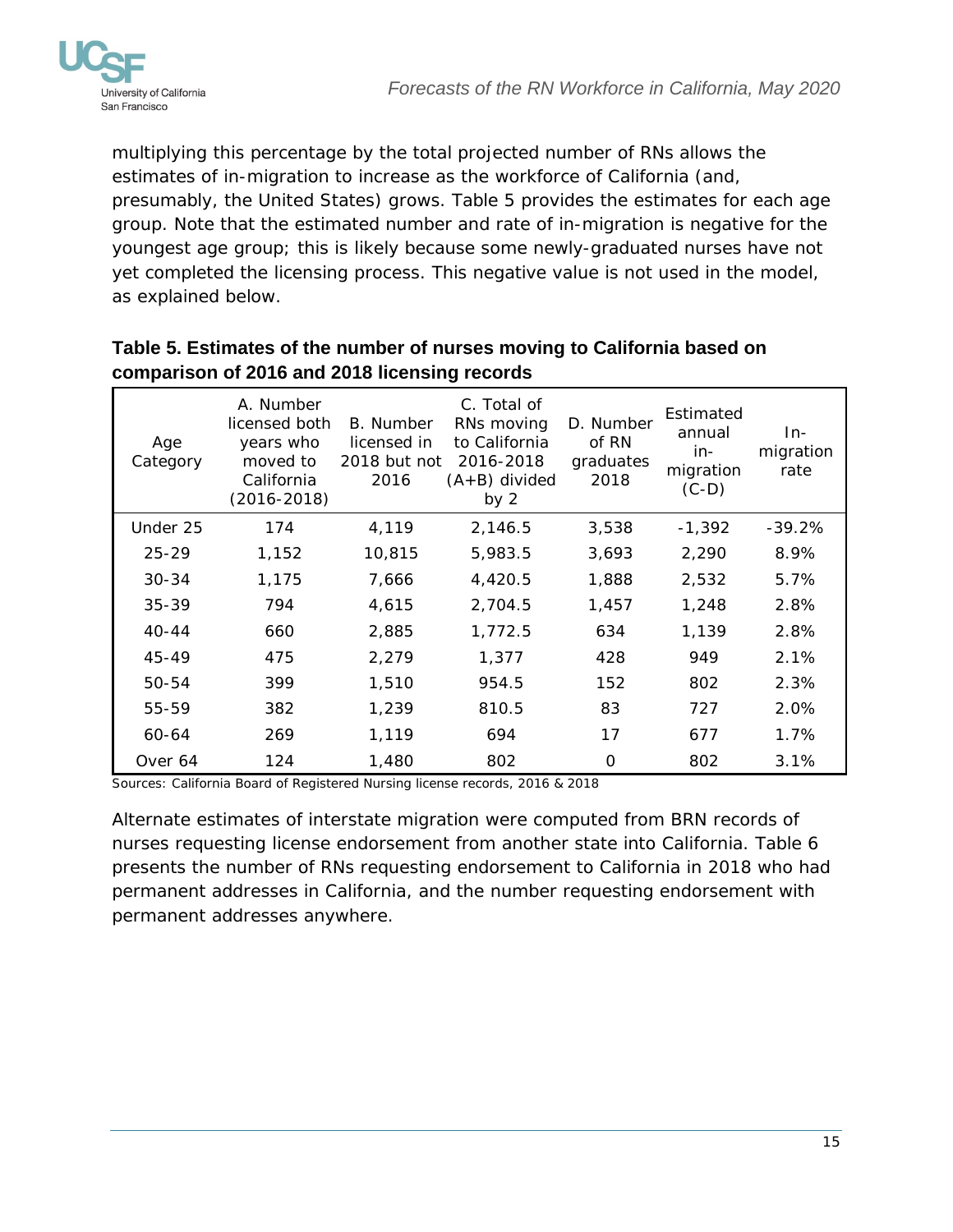

|                 |                               | Residing anywhere                 |                               | Residing in California            |  |  |
|-----------------|-------------------------------|-----------------------------------|-------------------------------|-----------------------------------|--|--|
| Age<br>Category | $#$ requesting<br>endorsement | Endorsements as<br>% of total RNs | $#$ requesting<br>endorsement | Endorsements as<br>% of total RNs |  |  |
| Under 25        | 182                           | 5.1%                              | 1,374                         | 38.7%                             |  |  |
| $25 - 29$       | 677                           | 2.6%                              | 8,905                         | 34.5%                             |  |  |
| $30 - 34$       | 573                           | $1.3\%$                           | 6,474                         | 14.5%                             |  |  |
| $35 - 39$       | 353                           | $0.8\%$                           | 4,023                         | 8.9%                              |  |  |
| $40 - 44$       | 214                           | 0.5%                              | 2,975                         | 7.2%                              |  |  |
| 45-49           | 191                           | 0.4%                              | 2,651                         | 5.8%                              |  |  |
| 50-54           | 120                           | 0.3%                              | 2,105                         | $6.0\%$                           |  |  |
| 55-59           | 81                            | 0.2%                              | 1,710                         | 4.7%                              |  |  |
| 60-64           | 62                            | 0.2%                              | 1,053                         | 2.7%                              |  |  |
| Over 64         | 26                            | 0.1%                              | 390                           | 1.5%                              |  |  |

#### <span id="page-15-1"></span>**Table 6. Requests for license endorsement into California, 2018**

Sources: California Board of Registered Nursing license records, 2018

Table 7 summarizes the three different estimated rates of in-migration. The low estimate was the rate of endorsement requests only for those with California addresses. The high estimate was half of the rate of all endorsement requests because prior research found that 49% of RNs requesting endorsement to California intended to live and work in the state (Waneka, Spetz, & Chan 2008); the remaining RNs either never worked in California or worked only temporarily in California (as traveling nurses). The best estimate was the rate calculated from licensing records, except the endorsement rate for RNs with California addresses was used for the youngest age group due to the negative estimate from the license file calculation.

#### <span id="page-15-0"></span>*Movements from inactive and lapsed to active license status*

Data were obtained from the BRN on the number of RNs, by age category, with California addresses changing from inactive to active license status in 2018. The total has ranged from a low of 189 nurses in 2002-2003 to a high of 971 nurses in 2018. The 2018 data were used to estimate the number and age distribution of RNs changing from inactive to active license status (Table 8).

The BRN provided data on the number and age distribution of RNs whose licenses were lapsed and later were reactivated. In 2018, 5,829 RNs living in California reactivated their licenses. The rate of reactivation was computed by dividing the number of RNs reactivating their licenses in each age group by the total number of actively licensed RNs in the age group (Table 9). The average rate of license reactivation was 1.6% of the total number of licensed RNs living in California.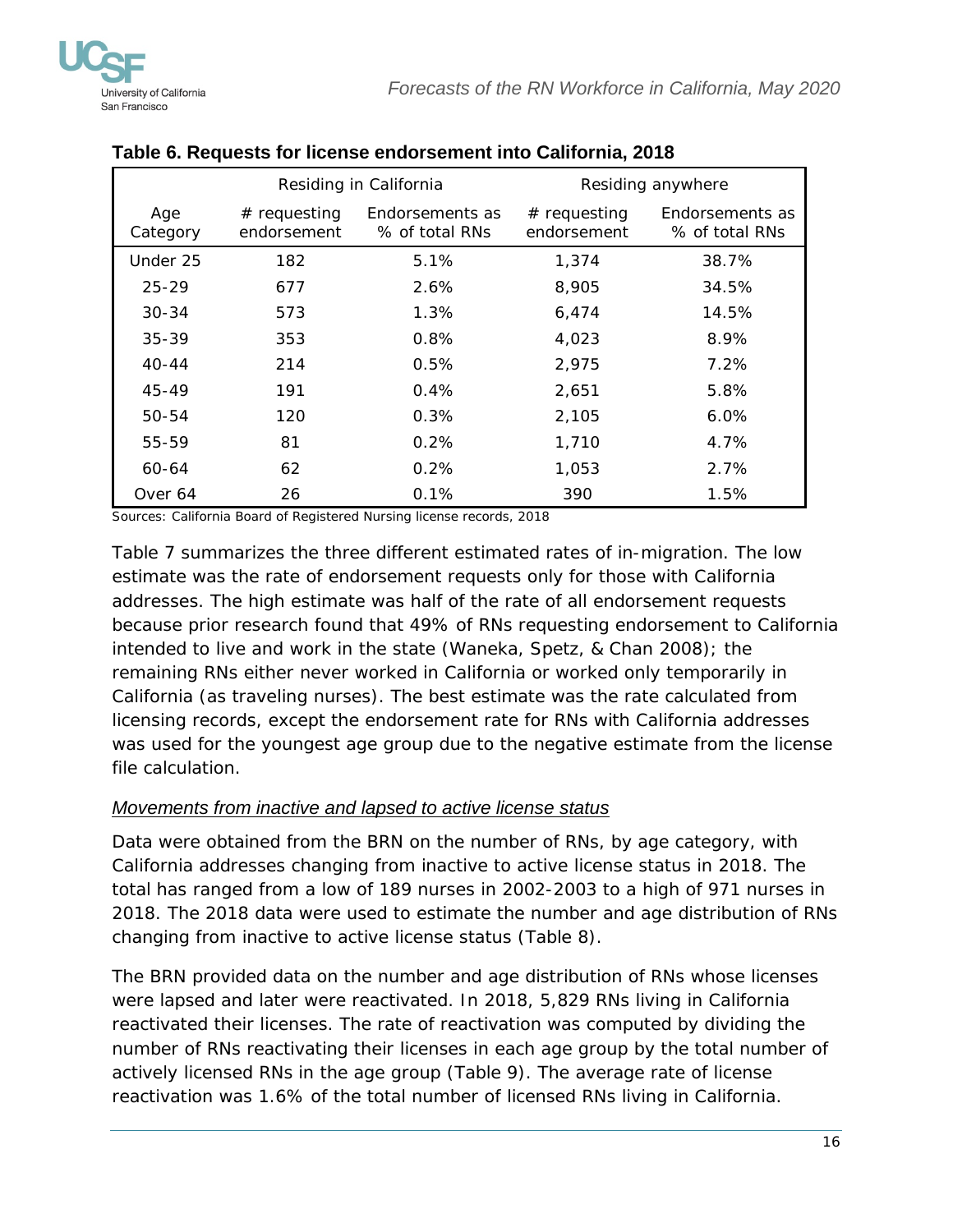

| Age<br>Category | California<br>address<br>endorsement<br>rate (Table 6) | Overall<br>endorsement<br>rate (Table 6) | In-migration<br>(Table 5) | Low<br>estimate | High<br>estimate | Best<br>estimate |
|-----------------|--------------------------------------------------------|------------------------------------------|---------------------------|-----------------|------------------|------------------|
| Under 25        | 5.1%                                                   | 38.7%                                    | $-39.2%$                  | 5.1%            | 19.3%            | 5.1%             |
| $25 - 29$       | 2.6%                                                   | 34.5%                                    | 8.9%                      | 2.6%            | 17.2%            | 8.9%             |
| $30 - 34$       | 1.3%                                                   | 14.5%                                    | 5.7%                      | 1.3%            | 7.2%             | 5.7%             |
| $35 - 39$       | 0.8%                                                   | 8.9%                                     | 2.8%                      | 0.8%            | 4.4%             | 2.8%             |
| $40 - 44$       | 0.5%                                                   | 7.2%                                     | 2.8%                      | 0.5%            | 3.6%             | 2.8%             |
| $45 - 49$       | 0.4%                                                   | 5.8%                                     | 2.1%                      | 0.4%            | 2.9%             | 2.1%             |
| $50 - 54$       | 0.3%                                                   | $6.0\%$                                  | 2.3%                      | 0.3%            | 3.0%             | 2.3%             |
| 55-59           | 0.2%                                                   | 4.7%                                     | 2.0%                      | 0.2%            | 2.4%             | 2.0%             |
| 60-64           | 0.2%                                                   | 2.7%                                     | $1.7\%$                   | 0.2%            | 1.3%             | 1.7%             |
| Over 64         | 0.1%                                                   | 1.5%                                     | 3.1%                      | 0.1%            | 0.7%             | 3.1%             |

#### <span id="page-16-0"></span>**Table 7. Projected rates of in-migration to California**

Sources: California Board of Registered Nursing license records, 2016 & 2018

# <span id="page-16-1"></span>**Table 8. Number and age distribution of RNs changing status from inactive to active license status, 2018**

| Age Category | <b>Number</b> | Percent | Age Category | <b>Number</b> | Percent |
|--------------|---------------|---------|--------------|---------------|---------|
| <30          | 47            | 4.8%    | 55-59        | 88            | 9.1%    |
| $30 - 34$    | 84            | 8.7%    | $60 - 64$    | 124           | 12.8%   |
| $35 - 39$    | 77            | 7.9%    | 65-69        | 118           | 12.2%   |
| $40 - 44$    | 105           | 10.8%   | $70 - 74$    | 67            | $6.9\%$ |
| 45-49        | 98            | 10.1%   | $75+$        | 53            | 5.4%    |
| 50-54        | 110           | 11.3%   | Total        | 971           | 100.0%  |

Source: California Board of Registered Nursing license records, 2018.

#### <span id="page-16-2"></span>**Table 9. Number and rate of RNs reactivating lapsed licenses, 2018**

| Age Category | <b>Number</b> | Rate | Age Category | <b>Number</b> | Rate    |
|--------------|---------------|------|--------------|---------------|---------|
| <30          | 146           | 0.5% | 55-59        | 614           | 1.7%    |
| $30 - 34$    | 420           | 0.9% | 60-64        | 784           | 2.0%    |
| $35 - 39$    | 543           | 1.2% | 65-69        | 709           | 2.7%    |
| $40 - 44$    | 576           | 1.4% | 70-74        | 420           | 4.1%    |
| 45-49        | 670           | 1.5% | $75+$        | 332           | $6.6\%$ |
| 50-54        | 615           | 1.7% | Total        | 5,829         | 1.6%    |

Source: California Board of Registered Nursing license records, 2018.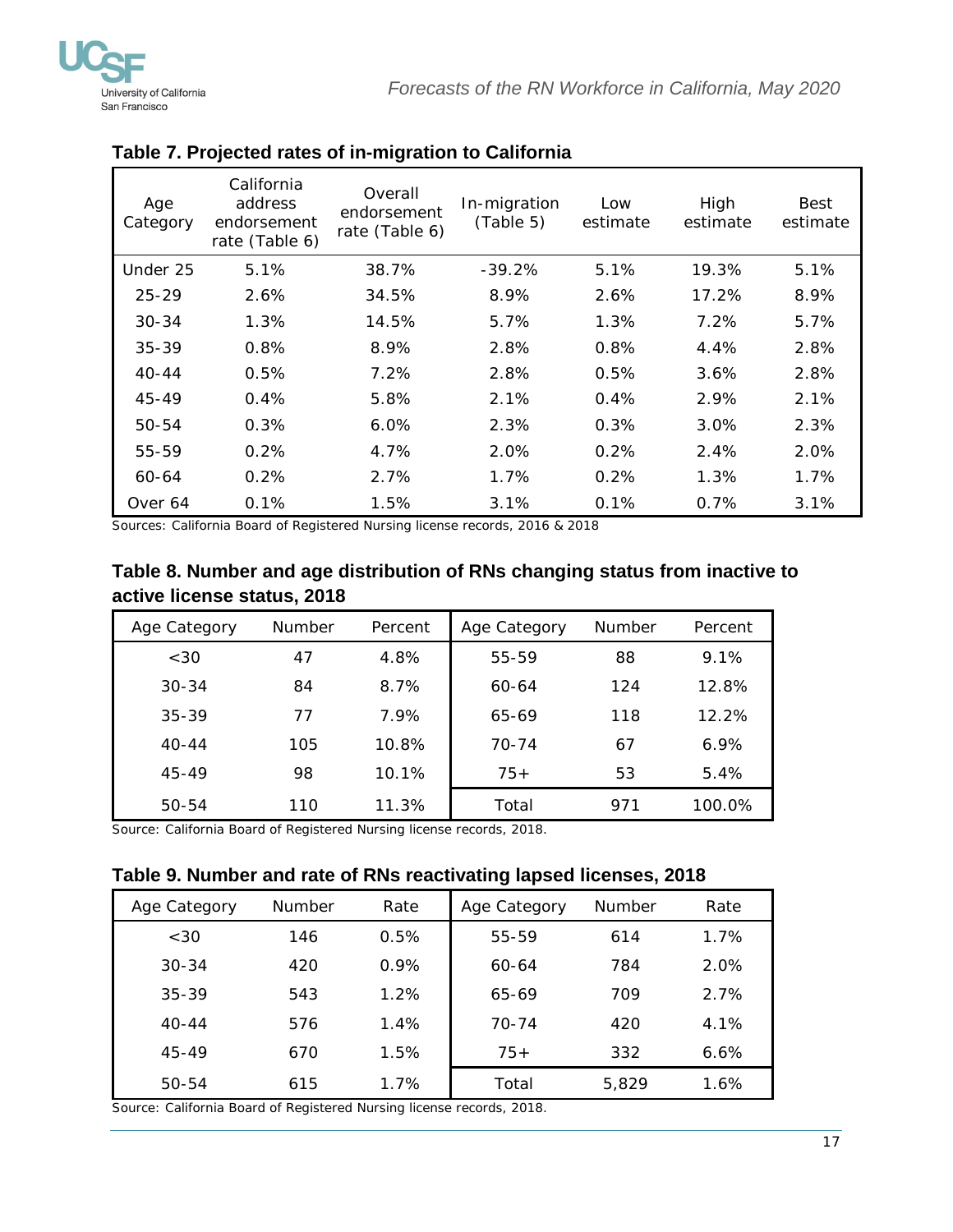

#### <span id="page-17-0"></span>*Migration out of California (to another state or country)*

Estimates of migration out of California were developed in two ways. First, BRN license records from 2016 were compared with those of 2018. Nurses who had California licenses in both years but who lived in California in 2016 and resided outside California in 2018 were counted by age group and divided by two to get an estimate of one-year out-migration (2,445 RNs). The number of RNs moving to other states was divided by the total number of RNs in each age group to obtain estimates of out-migration as a percentage of the current workforce. In the model, multiplying this percentage by projected numbers of RNs allows the estimated numbers of nurses moving out of California to grow with the size of the workforce.

Alternative estimates of migration out of California were developed from BRN records of nurses requesting license endorsement to another state. Some people who requested outgoing endorsement had in-state addresses at the time of the request and others had out-of-state addresses. Both of these numbers were divided by the numbers of RNs in each age group in 2019 to obtain estimates of the rates of out-migration. The best estimate is the average of the three estimated outmigration rates (Table 10). The low estimate is the out-migration rate based on endorsement requests for all addresses, which estimates the highest numbers moving out of California and thus leads to smaller projected numbers of RNs. The high estimate is the one based on comparing 2016 and 2018 licensing files, which produces the lowest estimate of out-migration and thus higher future projections.

| Age<br>Category |        | Licensed both years,<br>had California address<br>in 2016 but not 2018 | Endorsement<br>requests with<br>California address |      | Endorsement<br>requests for all<br>addresses |      | Best<br>estimate<br>(average of |
|-----------------|--------|------------------------------------------------------------------------|----------------------------------------------------|------|----------------------------------------------|------|---------------------------------|
|                 | Number | Rate                                                                   | <b>Number</b>                                      | Rate | Number                                       | Rate | all rates)                      |
| Under 25        | 46     | 1.3%                                                                   | 63                                                 | 1.8% | 94                                           | 2.6% | 1.9%                            |
| $25 - 29$       | 293    | 1.1%                                                                   | 518                                                | 2.0% | 1,231                                        | 4.8% | 2.6%                            |
| $30 - 34$       | 418    | 0.9%                                                                   | 834                                                | 1.9% | 2,276                                        | 5.1% | 2.6%                            |
| $35 - 39$       | 332    | 0.7%                                                                   | 729                                                | 1.6% | 1,775                                        | 3.9% | 2.1%                            |
| $40 - 44$       | 231    | 0.6%                                                                   | 461                                                | 1.1% | 1,377                                        | 3.3% | 1.7%                            |
| 45-49           | 210    | 0.5%                                                                   | 396                                                | 0.9% | 1,185                                        | 2.6% | 1.3%                            |
| 50-54           | 227    | 0.6%                                                                   | 356                                                | 1.0% | 1,087                                        | 3.1% | 1.6%                            |
| 55-59           | 269    | 0.7%                                                                   | 373                                                | 1.0% | 1,054                                        | 2.9% | 1.6%                            |
| 60-64           | 255    | 0.6%                                                                   | 288                                                | 0.7% | 925                                          | 2.3% | 1.2%                            |
| 65-69           | 127    | 0.5%                                                                   | 159                                                | 0.6% | 543                                          | 2.1% | 1.1%                            |
| 70-74           | 31     | 0.3%                                                                   | 50                                                 | 0.5% | 140                                          | 1.4% | 0.7%                            |
| 75 & older      | 10     | 0.2%                                                                   | 16                                                 | 0.3% | 35                                           | 0.7% | 0.4%                            |
| <b>TOTAL</b>    | 2,445  |                                                                        | 4,243                                              |      | 11,722                                       |      |                                 |

### <span id="page-17-1"></span>**Table 10. Estimates of the number of nurses moving out of California**

Sources: California Board of Registered Nursing license records, 2016 & 2018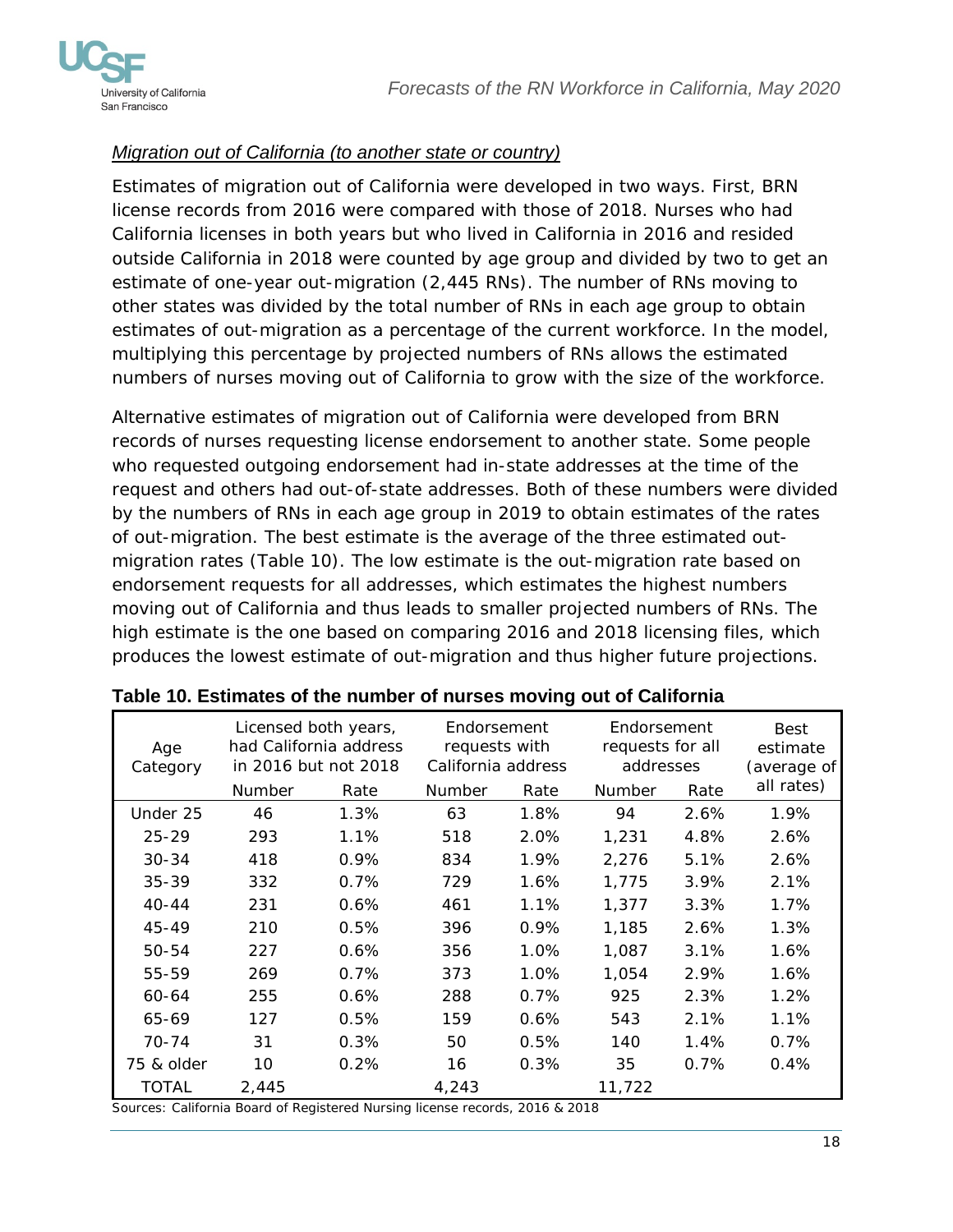

#### <span id="page-18-0"></span>*Movements from active to inactive or lapsed license status*

Estimates of the rate at which actively-licensed RNs allow their licenses to lapse were computed from California BRN license records. These estimates are very important to the model because they measure the loss of nurses due to relocation, change in employment plans, retirement, and death. The model does not distinguish among these reasons for allowing a license to lapse.

Two approaches were used to estimate the rates at which RNs allow their licenses to lapse. First, the BRN provided data on the number of RNs with California addresses who changed their license status to inactive or allowed their license to lapse in 2018. Second, the BRN license records from 2016 were compared with those of 2018. Nurses who had California licenses and residences in 2016 but were not in the license file in 2018 were counted as an estimate of the number of lapsed licenses over a two-year period for each age group. These data were divided by 2 to estimate annual rates. As seen in Table 11, these rates were notably lower than the rates calculated from the records provided by the BRN. In the model, the higher rate is used because it was based on more recent data (full year 2018) and produces a more conservative estimate of future supply.

|              | Changes to inactive or delinquent<br>status, 2018 |       | RNs active in 2016 but not in<br>license file in 2018, divided by 2 |       |
|--------------|---------------------------------------------------|-------|---------------------------------------------------------------------|-------|
| Age Category | Number                                            | Rate  | Number                                                              | Rate  |
| Under 25     | 16                                                | 0.5%  | 66                                                                  | 1.9%  |
| $25 - 29$    | 389                                               | 1.5%  | 430                                                                 | 1.7%  |
| $30 - 34$    | 904                                               | 2.0%  | 614                                                                 | 1.4%  |
| $35 - 39$    | 993                                               | 2.2%  | 494                                                                 | 1.1%  |
| $40 - 44$    | 917                                               | 2.2%  | 472                                                                 | 1.1%  |
| 45-49        | 1,030                                             | 2.3%  | 464                                                                 | 1.0%  |
| $50 - 54$    | 924                                               | 2.6%  | 565                                                                 | 1.6%  |
| 55-59        | 1,144                                             | 3.2%  | 952                                                                 | 2.6%  |
| 60-64        | 2,239                                             | 5.6%  | 2,045                                                               | 5.1%  |
| 65-69        | 3,512                                             | 13.5% | 2,334                                                               | 8.9%  |
| 70-74        | 2,487                                             | 24.1% | 1,182                                                               | 11.5% |
| 75-79        | 1,108                                             | 29.7% | 847                                                                 | 22.7% |
| $80+$        | 654                                               | 50.9% |                                                                     |       |
| TOTAL        | 16,317                                            |       | 10,463                                                              |       |

<span id="page-18-1"></span>

|          | Table 11. Estimated annual rates of RNs allowing licenses to lapse or become |
|----------|------------------------------------------------------------------------------|
| inactive |                                                                              |

Source: California Board of Registered Nursing license records, 2016 and 2018.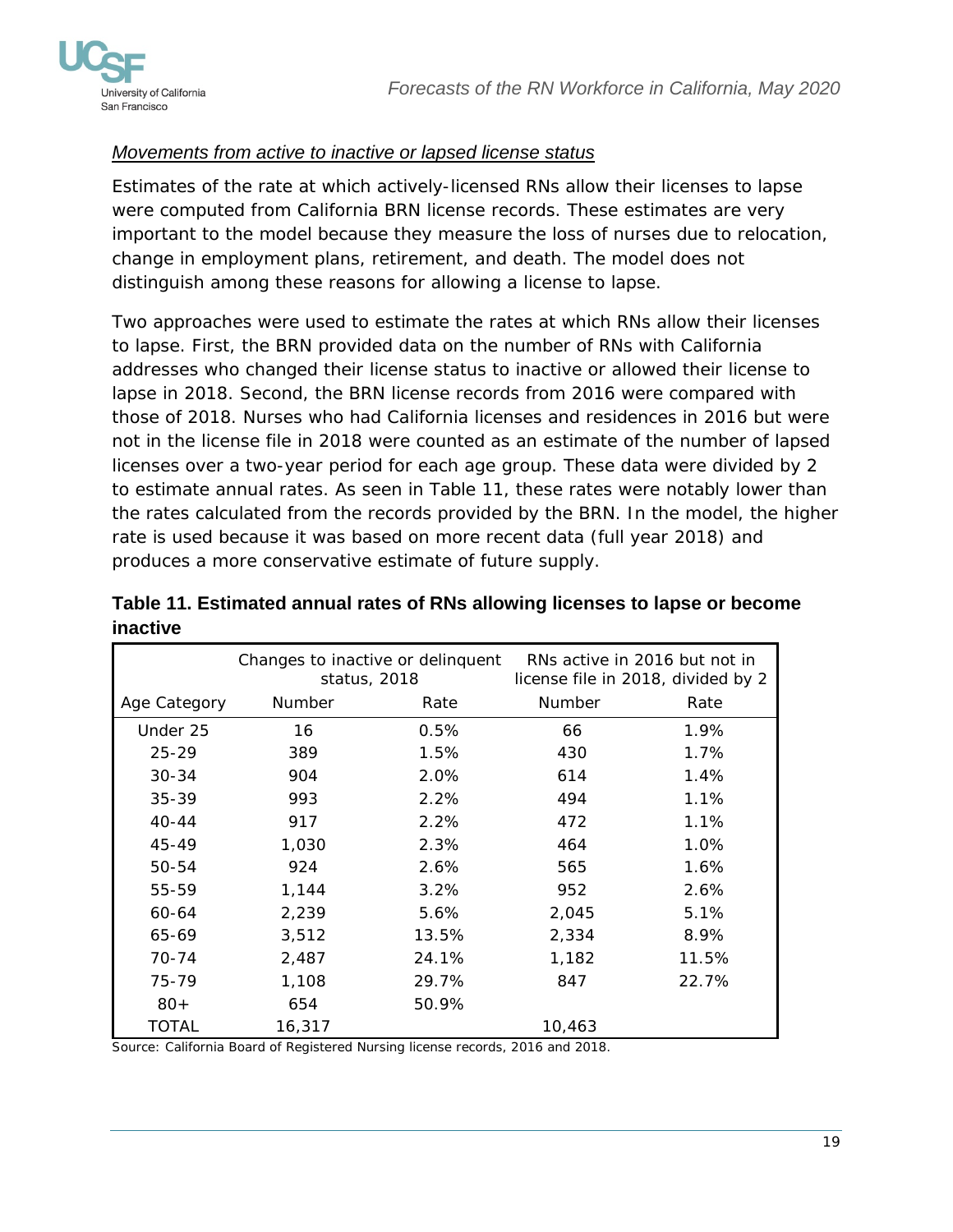

# <span id="page-19-0"></span>*Supply Forecasts of California's RN workforce*

To create a forecast of the total number of RNs with active licenses in California, the model assumes that one-fifth of RNs in each age category moves into the next age category every year after 2017. In this manner, the workforce is "aged." For the age group 80 years and older, 20% of those 75 to 79 years old in the previous year enter, and people leave this age group (and other) based on the estimated outflows described above. For each age category, the basic formula is:

Forecasted Supply of CA RNs next year =

Current supply of RNs in current year + Estimated inflows – Estimated outflows

This formula is used to produce a forecast of the total active RN population residing in California through 2035. The model projects that California will have 493,038 active resident RNs by 2035, as shown in Figure 2. This is 1.5% smaller compared with the 2017 forecast of 500,434 RNs by 2035. This difference is largely due to higher projected rates of licenses lapsing, which offsets increases in the numbers of new graduate RNs, decreases in the rate of migration out of California, and increases in the rate of migration to California.

As noted above, there was a range of plausible estimates for several of the inflow and outflow parameters in the model. Figure 2 presents the range of supply estimates that result when the highest and lowest possible supply forecasts are calculated. The rapid growth of the RN workforce in the high forecast is largely driven by a high rate of migration to California from other states, and the slow growth in the low forecast results from a low rate of migration to California from other states. These alternate forecasts provide a sense of the range of possible supply outcomes that could occur as a result of changes in any of the variables.

<span id="page-19-1"></span>

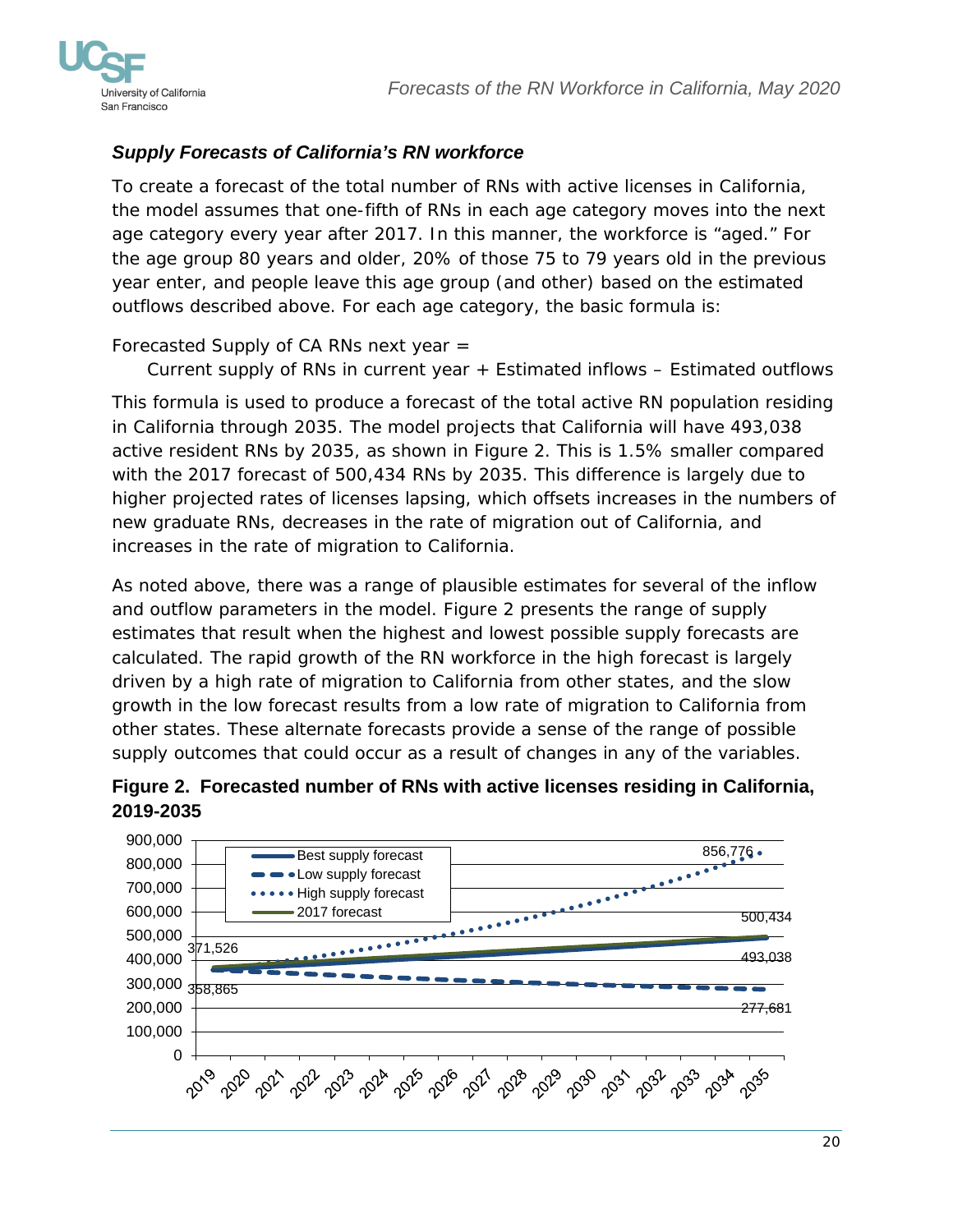

The forecasted number of RNs with active licenses does not account for the variation in hours worked by RNs and the fact that some RNs with active licenses do not work in nursing. Data from the 2018 BRN Survey of RNs were used to estimate the proportion of RNs living in California with active licenses that are employed in nursing, by age category (Chu & Spetz, in press). The estimated employment rates range from a high of 94.8% for RNs 25 years and younger to a low of 22.8% for RNs 80 years and older. Employment rates by age groups have varied over time, and the 2018 survey produced estimates of employment rates that were notably lower than in previous years. The low estimate of the employment rate for each age group is the lowest of six most recent employment rates measured in biennial BRN Surveys. The high estimate is the highest of these six rates. The best estimate is the average of the low and high rates and is presented in Table 12.

<span id="page-20-0"></span>**Table 12. Employment rates for RNs residing in California, 2018, and average rates used in forecasts**

| Age<br>Category | Share Employed,<br>2018 | Low<br>Estimate | High<br>Estimate | <b>Best</b><br>Estimate |
|-----------------|-------------------------|-----------------|------------------|-------------------------|
| Under 25        | 92.6%                   | 89.6%           | 100.0%           | 94.8%                   |
| $25 - 29$       | 88.7%                   | 88.7%           | 97.4%            | 93.1%                   |
| $30 - 34$       | 86.7%                   | 86.7%           | 95.5%            | 91.1%                   |
| $35 - 39$       | 89.4%                   | 89.4%           | 95.2%            | 92.3%                   |
| $40 - 44$       | 87.9%                   | 87.9%           | 92.6%            | 90.3%                   |
| $45 - 49$       | 88.5%                   | 88.5%           | 93.4%            | 91.0%                   |
| $50 - 54$       | 90.0%                   | 89.8%           | 90.8%            | 90.3%                   |
| 55-59           | 86.5%                   | 85.3%           | 87.5%            | 86.4%                   |
| $60 - 64$       | 72.4%                   | 72.4%           | 78.5%            | 75.4%                   |
| 65-69           | 49.9%                   | 49.9%           | 65.2%            | 57.5%                   |
| 70-74           | 36.2%                   | 36.2%           | 43.3%            | 39.8%                   |
| 75-79           | 28.4%                   | 28.4%           | 36.0%            | 32.2%                   |
| $80+$           | 28.5%                   | 17.1%           | 28.5%            | 22.8%                   |

Source: Chu, L, Spetz, J. In press. 2018 Survey of Registered Nurses. Sacramento, CA: California Board of Registered Nursing.

In the supply model, the 2018 BRN Survey of RNs was used to estimate the average usual hours worked per week in all nursing jobs for each age category by active RNs who resided in California and were employed in nursing (Chu & Spetz, in press). This is to account for variation in hours worked by RNs. These estimated hours per week are divided by 40 to obtain the average FTE for each age category. The data used for this calculation are presented in Table 13. As with the estimates of the employment rate, the high estimate is the highest of the number of hours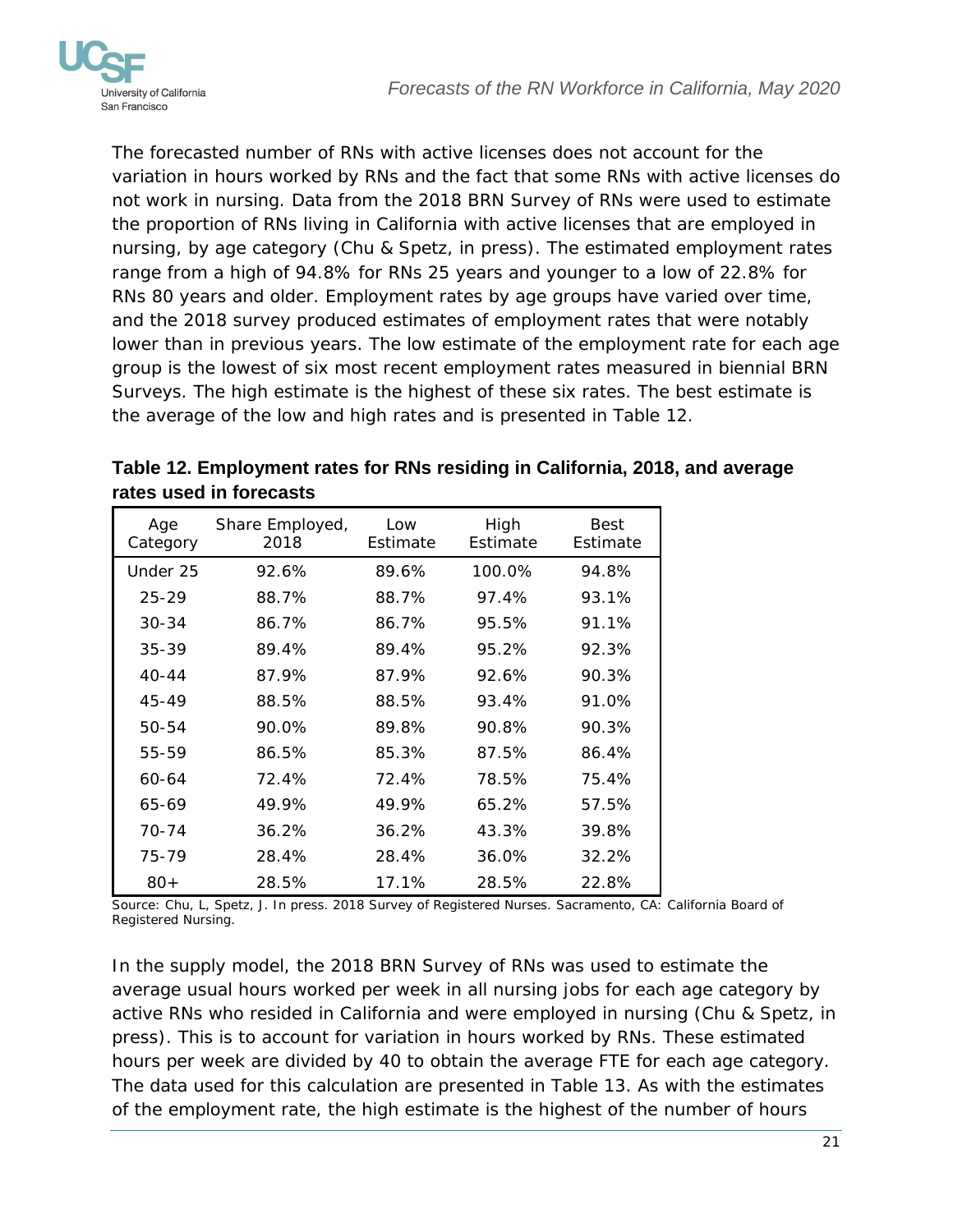

worked in the past six surveys and the low estimate is the lowest of these six. The best estimate is the average of the high and low estimates.

| Ð               |                                |                 |                  |                         |
|-----------------|--------------------------------|-----------------|------------------|-------------------------|
| Age<br>Category | Hours Worked<br>per Week, 2018 | Low<br>Estimate | High<br>Estimate | <b>Best</b><br>Estimate |
| Under 25        | 40.1                           | 40.0            | 47.1             | 43.5                    |
| $25 - 29$       | 36.9                           | 35.8            | 36.9             | 36.3                    |
| $30 - 34$       | 37.0                           | 35.8            | 37.0             | 36.4                    |
| $35 - 39$       | 35.8                           | 35.8            | 36.2             | 36.0                    |
| $40 - 44$       | 37.0                           | 36.4            | 37.0             | 36.7                    |
| 45-49           | 38.0                           | 36.7            | 38.0             | 37.4                    |
| 50-54           | 36.9                           | 36.9            | 37.6             | 37.2                    |
| 55-59           | 37.5                           | 36.6            | 37.5             | 37.0                    |
| $60 - 64$       | 37.5                           | 35.3            | 37.5             | 36.4                    |
| 65-69           | 34.4                           | 32.0            | 34.4             | 33.2                    |
| 70-74           | 28.3                           | 24.0            | 28.3             | 26.2                    |
| 75-79           | 22.8                           | 18.8            | 24.5             | 21.6                    |
| $80+$           | 7.5                            | 7.5             | 31.1             | 19.3                    |

<span id="page-21-0"></span>

| Table 13. Average hours worked per week by RNs residing in California, 2018, and |  |
|----------------------------------------------------------------------------------|--|
| average hours used in forecasts                                                  |  |

Source: Chu, L, Spetz, J. In press. 2018 Survey of Registered Nurses. Sacramento, CA: California Board of Registered Nursing.

Figure 3 presents projected high, low, and best estimates of FTE supply based on the best estimates of the future count of RNs. The 2019 forecast projects there will be 386,536 FTE RNs in 2035, which is slightly lower than the 390,487 projected in 2017, reflecting the lower forecasted total number of RNs discussed above. In the chart, these forecasts are compared with the FTE supply forecast for 2025 published by the U.S. Bureau of Health Workforce (BHW), which was 343,400 FTE RNs (BHW 2017). The BHW forecast is 9% higher than the forecast from the California model (315,115 FTE RNs in 2025).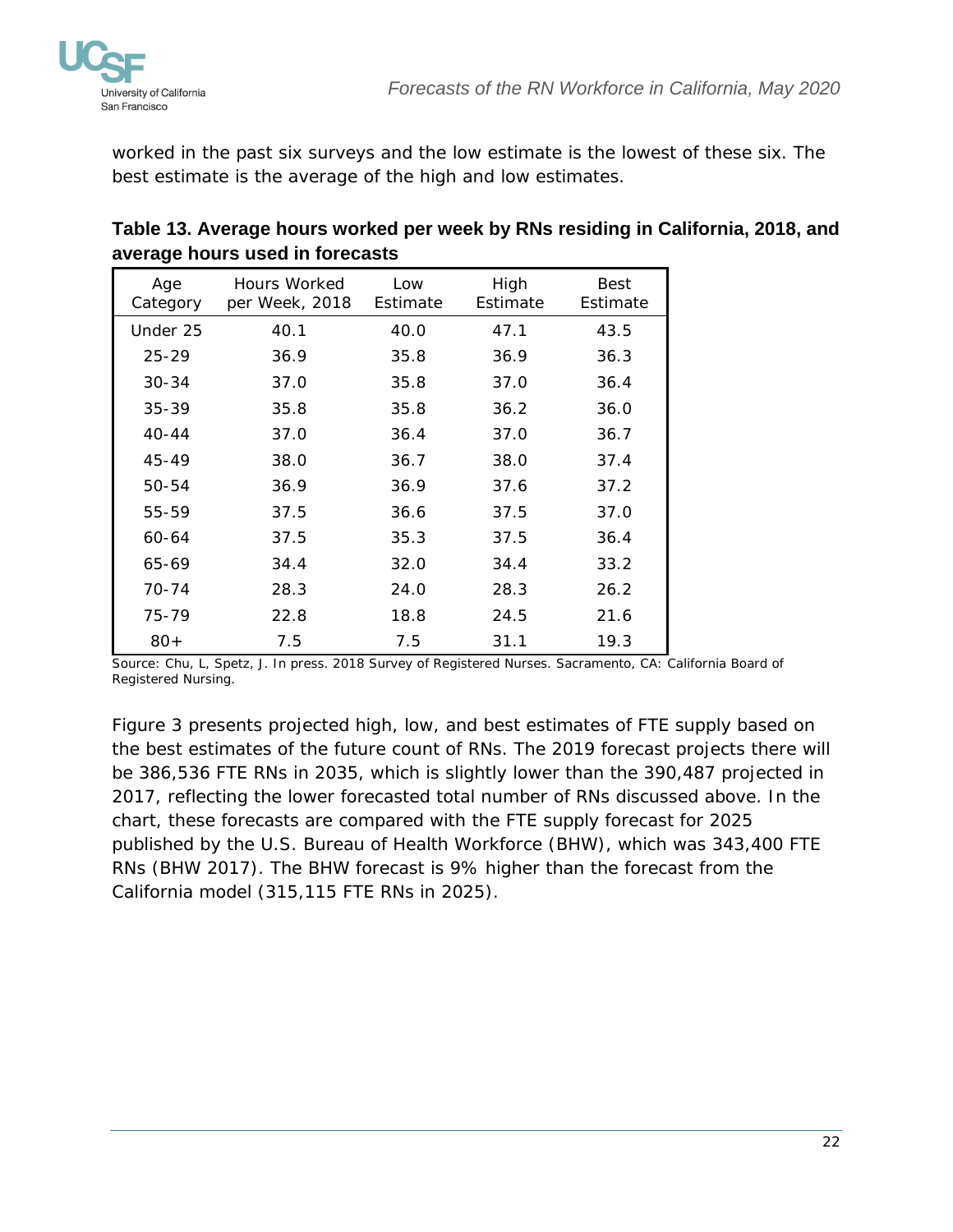



<span id="page-22-1"></span>

### <span id="page-22-0"></span>**The Demand for RNs**

The demand for RNs can be measured and forecasted in many ways, reflecting disparate notions of what demand is or should be. Many policymakers and health planners consider population needs as the primary factor that should dictate the need for health care workers. For example, the World Health Organization has established a goal of countries needing a minimum of 2.28 health care professionals per 1,000 population in order to achieve the goal of 80% of deliveries being attended by a skilled birth attendant (WHO 2006). Similarly, policymakers could target a stable number of nurses per capita, a level developed by an expert panel, or a goal based on comparisons with other U.S. states.

It is important to recognize, however, that population need is not the same thing as economic demand. Nurses and other health professionals are not free, and the cost of employing them must be weighed against other uses of resources. A nurse employer might want to hire more nurses but may not have sufficient income from its patient care services to afford more nurses. An employer might have resources that could be used to hire more nurses, but might think that investment in an electronic medical record or patient navigators will produce more value to patients. The demand for nurses is essentially derived from economic forces, which may not be aligned with population needs.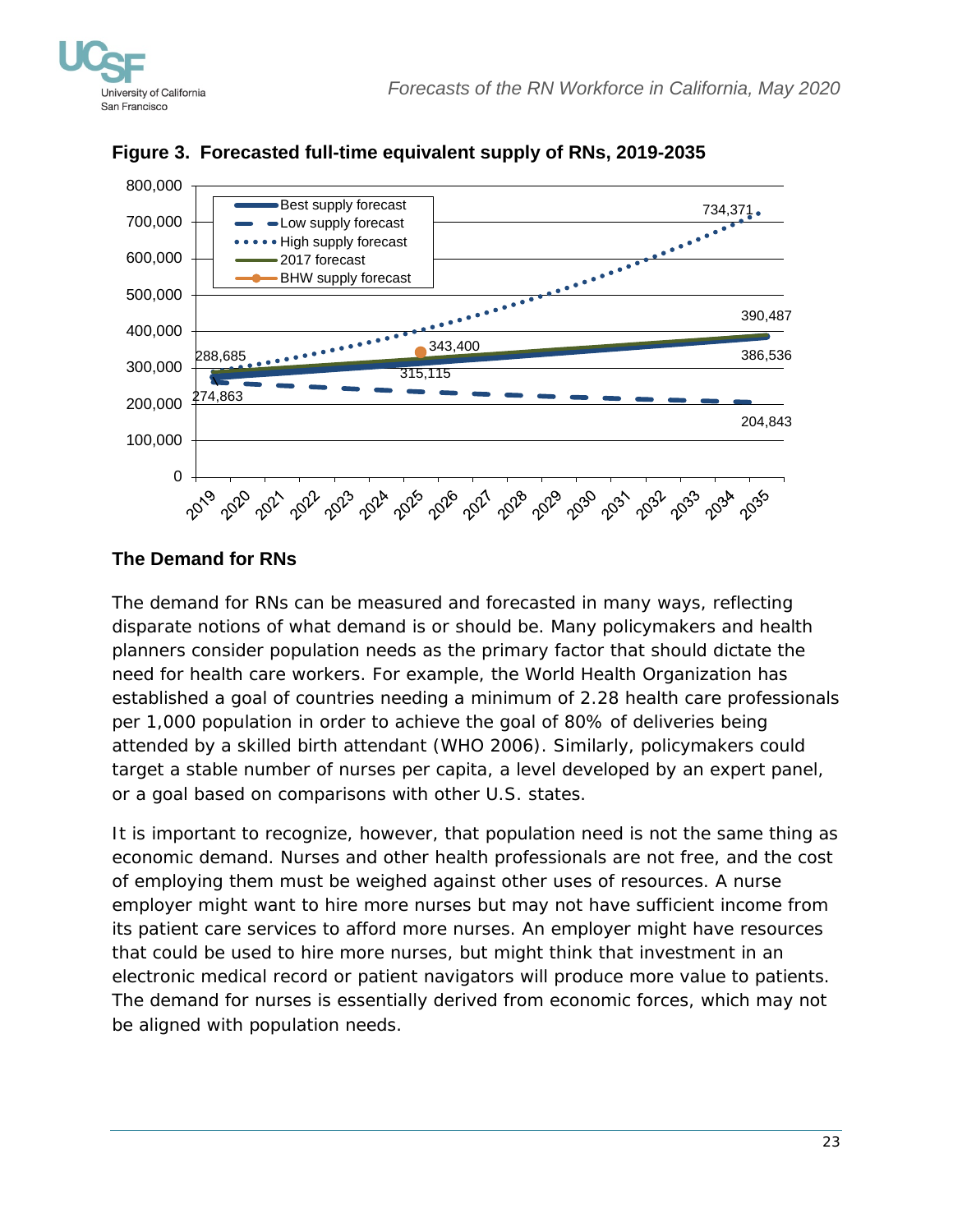

For this report, several different measures of demand (or need) are considered in order to develop a range of plausible estimates of future demand for RNs. The approaches used are:

- Fixed benchmarks based on current RN-to-population ratios in California
- Fixed benchmarks based on U.S. RN-to-population ratios
- Demand forecasts based on 2017 hospital patient days, employment in hospitals, and future population growth and aging
- An employment forecast for 2026 published by the California Employment Development Department (EDD 2018)
- A demand forecast for 2025 published by the U.S. Bureau of Health Workforce (BHW 2017)

These approaches are informed by surveys of RN employers conducted from fall 2010 through 2018.

# <span id="page-23-0"></span>*Forecasts based on RNs per capita*

One frequently used benchmark of the need for RNs is the number of employed RNs per 100,000 population (California Institute for Nursing and Health Care 2006). For decades, California has had one of the lowest ratios of employed RNs per 100,000 population in the United States. Table 14 presents 2017 ratios of working RNs per 100,000 population for the states with the 10 lowest and 10 highest ratios, based on data from the American Community Survey (U.S. Bureau of the Census 2018). California had the  $4<sup>th</sup>$  lowest ratio (826 RNs per 100,000). Some policy advocates have supported efforts to move California's full-time equivalent employment of RNs toward the  $25<sup>th</sup>$  percentile nationwide (957 RNs per 100,000) or even the national average (1,053 RNs per 100,000). These population-based benchmarks were compared with the current and forecasted population of California (California Department of Finance 2019) to project the numbers of RNs required to remain at the current RN-to-population ratio, reach the  $25<sup>th</sup>$  percentile ratio, and attain the national average ratio.

Note that California has always had an RN-per-population ratio in the lowest 5 in the U.S., even though California is the only state with minimum nurse staffing ratios in acute care hospitals (since 2004) and has better health outcomes for most indicators than national averages. Thus, there is no empirical reason to think that California's nursing workforce should be at a higher RN-to-population ratio than it is today.

The main shortcoming of targeting a fixed number of RNs per population is that the target is arbitrarily defined. The current number of nurses per capita may be too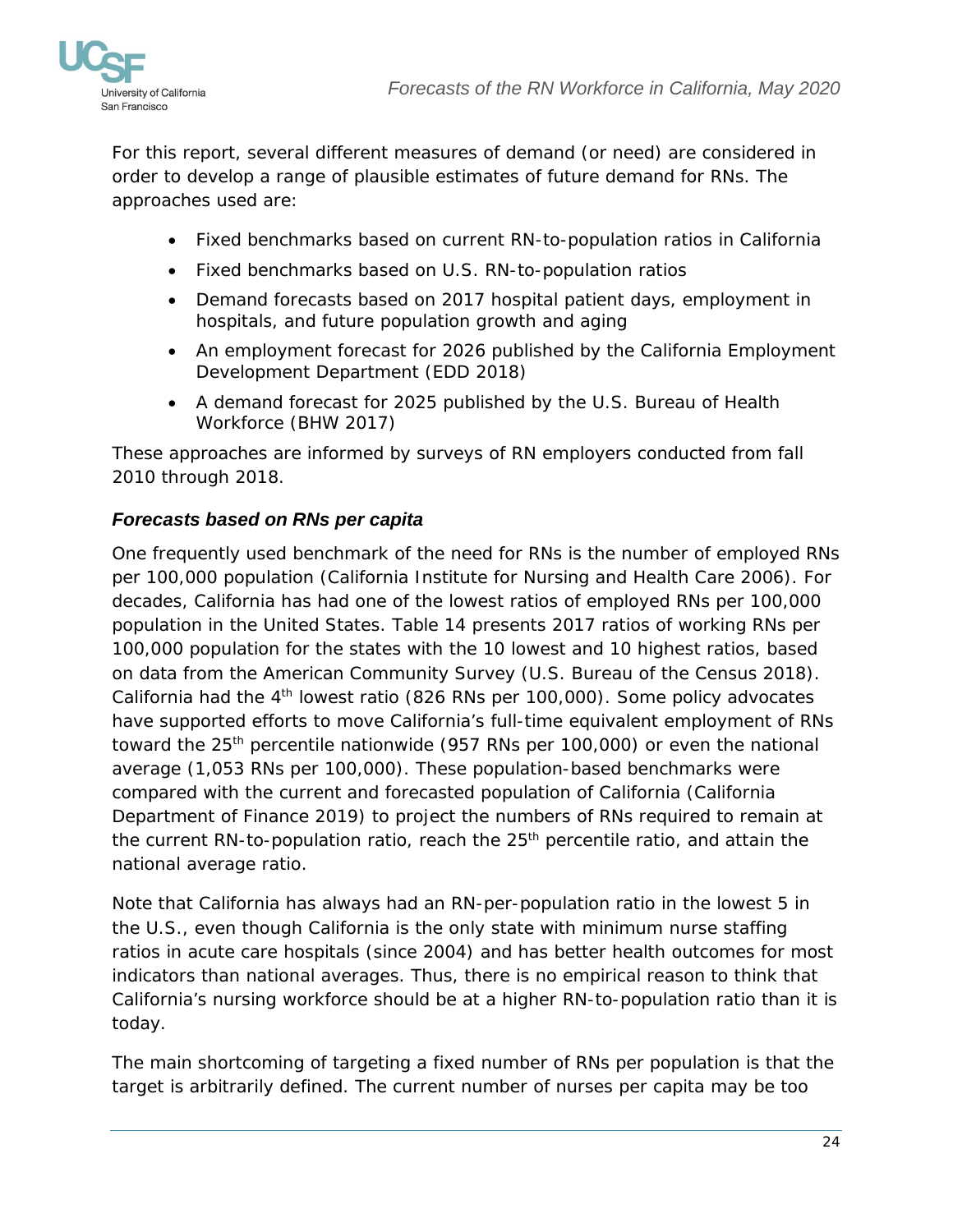

high or too low, and a target number based on a national average or other source might not reflect the unique population and health care system of California. In addition, fixed nurse-to-population ratios do not account for increases in the demand for health care services associated with population aging.

| State with the lowest<br>ratios | RNs per<br>100,000 | States with the highest<br>ratios | RNs per<br>100,000 |
|---------------------------------|--------------------|-----------------------------------|--------------------|
| Utah                            | 741                | South Dakota                      | 1,509              |
| Nevada                          | 752                | <b>Massachusetts</b>              | 1,375              |
| Idaho                           | 797                | Kansas                            | 1,349              |
| California                      | 826                | Ohio                              | 1,346              |
| Oklahoma                        | 832                | Minnesota                         | 1,338              |
| Arizona                         | 866                | Iowa                              | 1,312              |
| Georgia                         | 903                | Alaska                            | 1,304              |
| Colorado                        | 918                | North Dakota                      | 1,289              |
| Wyoming                         | 924                | Wisconsin                         | 1,284              |
| South Carolina                  | 938                | Rhode Island                      | 1,280              |

# <span id="page-24-1"></span>**Table 14. Working RNs per 100,000, 2017**

Source: U.S. Bureau of the Census. 2018. American Community Survey, Summary File, 2017. Washington DC: U.S. Bureau of the Census. Note: States with small sample sizes have greater margin of error in the estimated RNto-population ratio.

# <span id="page-24-0"></span>*Forecasts based on hospital staffing of RNs per patient day*

A second approach to forecasting demand for RNs used hospital utilization and staffing patterns to estimate future demand. First, the 2017 total number of hospital patient discharges per 10-year age group at short-term acute-care hospitals was obtained (California OSHPD [2](#page-24-2)019).<sup>2</sup> To estimate the total number of patient days per age group, these data were multiplied by the average length of stay per age group, as reported from the 2015 Hospital National Inpatient Statistics (AHRQ 2015).

To calculate the rate of hospital utilization per age group, the estimated total number of patient days per age group was divided by the estimated population of each age group. Age-specific population estimates and forecasts were gathered from the California Department of Finance (2019). Dividing patient days by population provided the number of patient days per population for each age group.

<span id="page-24-2"></span><sup>1</sup> <sup>2</sup> The age groups are under 1, 1-9, 10-19, 20-29, 30-39, 40-49, 50-59, 60-69, 70-79, and 80 and older.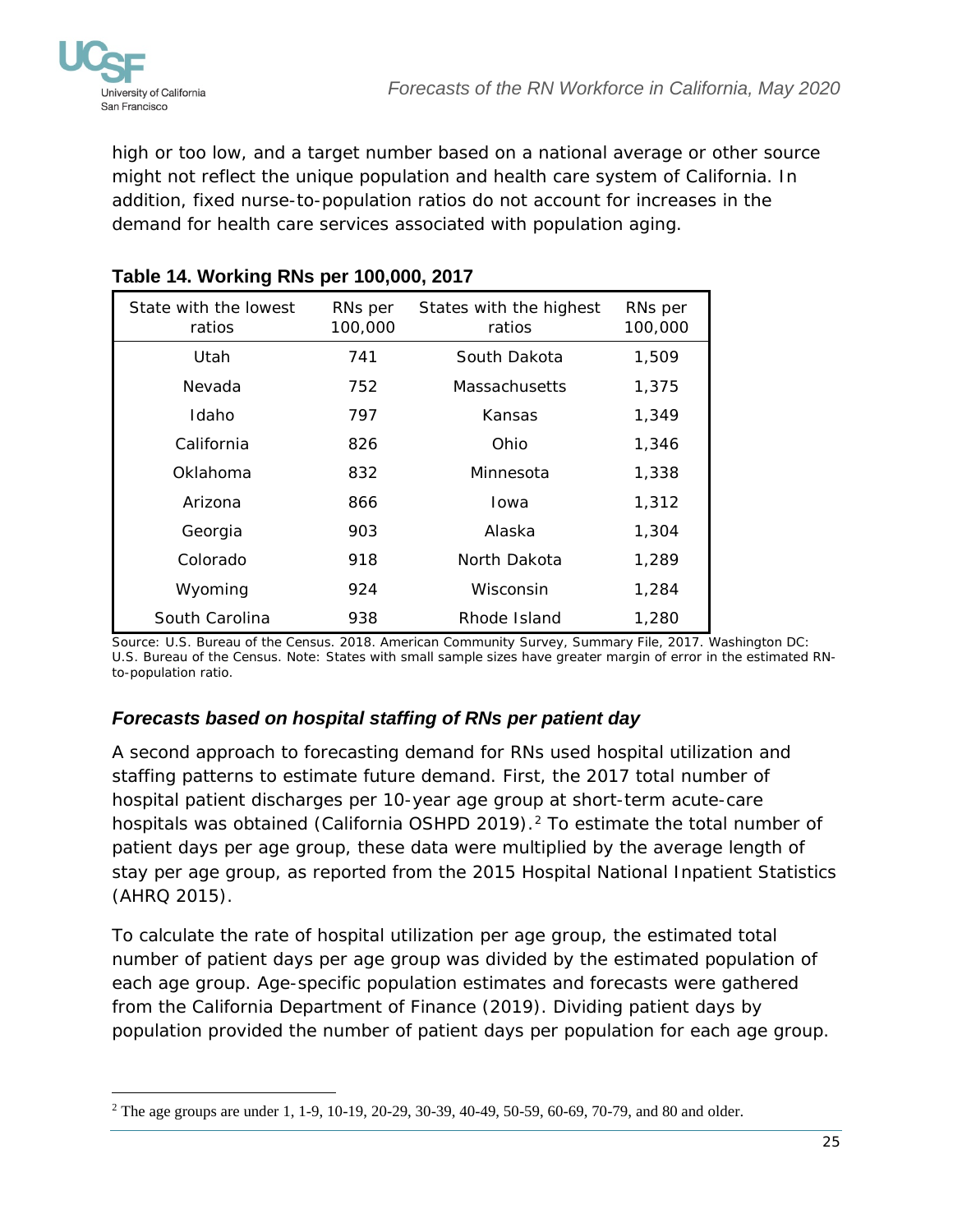

These rates of patient days were then applied to the population projections to get projections of total patient days by age category.

To produce forecasts of hospital demand for RNs, RN hours per patient day were calculated using OSHPD's Hospital Annual Financial Data (OSHPD 2019). In 2017, a total of 233,706,564 productive RN hours were reported. The number of RN hours per discharge was calculated by dividing these hours by the number of patient days in 2017, resulting in 12.76 productive RN hours per patient day (in 2015, there were 12.51 hours per patient day). Multiplying the number of productive RN hours per patient day by the forecasted total number of patient days produces a forecast of hospital-based RN hours needed in the future. To equate these estimates to FTE jobs, RN hours are divided by 1,768 (average annual productive hours per FTE).

The calculations described above provide demand forecasts for only hospitals, and only for a subset of hospitals (long-term hospitals and federal hospitals are not included in these calculations). The OSHPD data indicate that there were 132,187 FTE hospital positions in 2017. Calculations based on the 2018 BRN Survey of Registered Nurses indicate that total FTE employment was 268,179 in 2018 (Chu & Spetz, in press). Together, these figures indicate that 49.3% of jobs were in the types of hospitals included in the OSHPD data. The hospital-based projections of future RN demand were thus augmented to maintain this 49.3% ratio in future years. The projections indicate there will be a need for 180,053 FTE RNs in hospitals and 365,289 FTE RNs statewide in 2035.

# <span id="page-25-0"></span>*Employment Development Department (EDD) forecasts*

The most recent projection by the EDD indicates that there will be 327,800 registered nurse jobs in California by 2026 (EDD 2018). The EDD projection does not distinguish between full-time and part-time jobs. To estimate FTE employment from the EDD projection, the adjustment of 0.919 is used, which is the average number of hours worked per week by California RNs in 2018 (36.78), divided by 40 (Chu & Spetz, in press). The FTE projection for 2026 is thus 301,388, which is notably higher than the EDD's prior projection of 272,072 jobs in 2024.

# <span id="page-25-1"></span>*Bureau of Health Workforce (BHW) forecasts*

The U.S. Bureau of Health Workforce developed forecasts of supply and demand for RNs nationally and for states (BHW 2017). These forecasts are based on a multistep model that first projects demand for different types of health services and then projects demand for health care workers based on estimated service demand. The BHW projects that demand in California in 2025 will be 387,900 FTE RNs.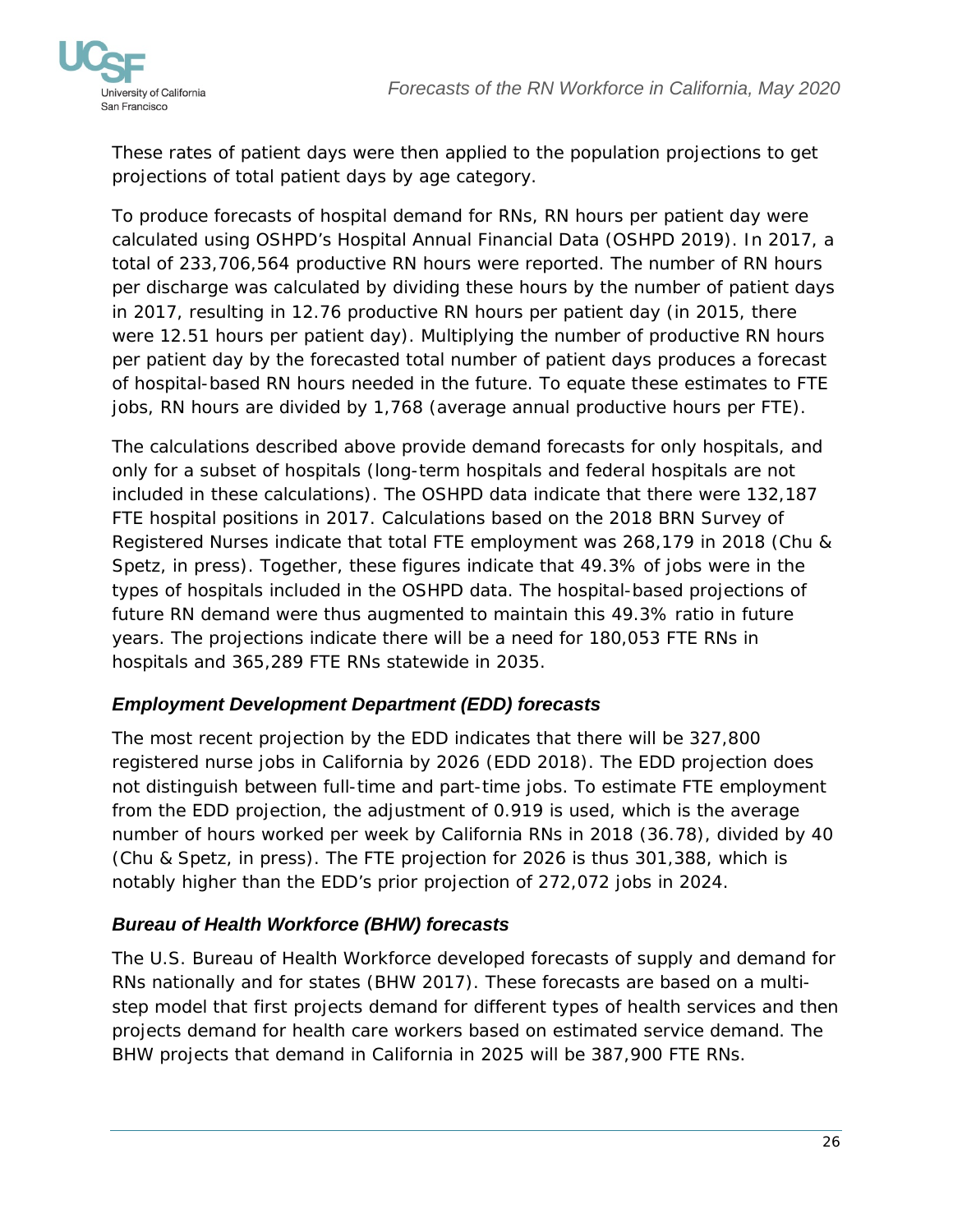

## <span id="page-26-0"></span>*Comparing the demand forecasts*

Figure 4 compares alternative demand forecasts of full-time equivalent RNs. The forecasts estimate that the FTE demand for RNs in 2017 ranged from 270,331 to 386,764. Demand in 2035 is forecasted to be between 303,891 (to maintain the current FTE RN-to-population ratio) and 435,440 (to attain the national average FTE RN-to-population ratio). The lower figures are not likely to accurately represent total future demand because they do not account for additional demand caused by the aging of the population. The EDD forecast for 2026 is higher than that produced by maintaining the current RN-to-population ratio. The BHW forecast for 2025 is between the 25<sup>th</sup> percentile and national average FTE RN-to-population ratios. Note that the BHW forecast is based on national patterns of RN demand, which will naturally lead to projections of demand that are closer to national averages than the California-specific projections presented in this report.



<span id="page-26-1"></span>**Figure 4. Forecasted full-time equivalent demand for RNs, 2019-2035**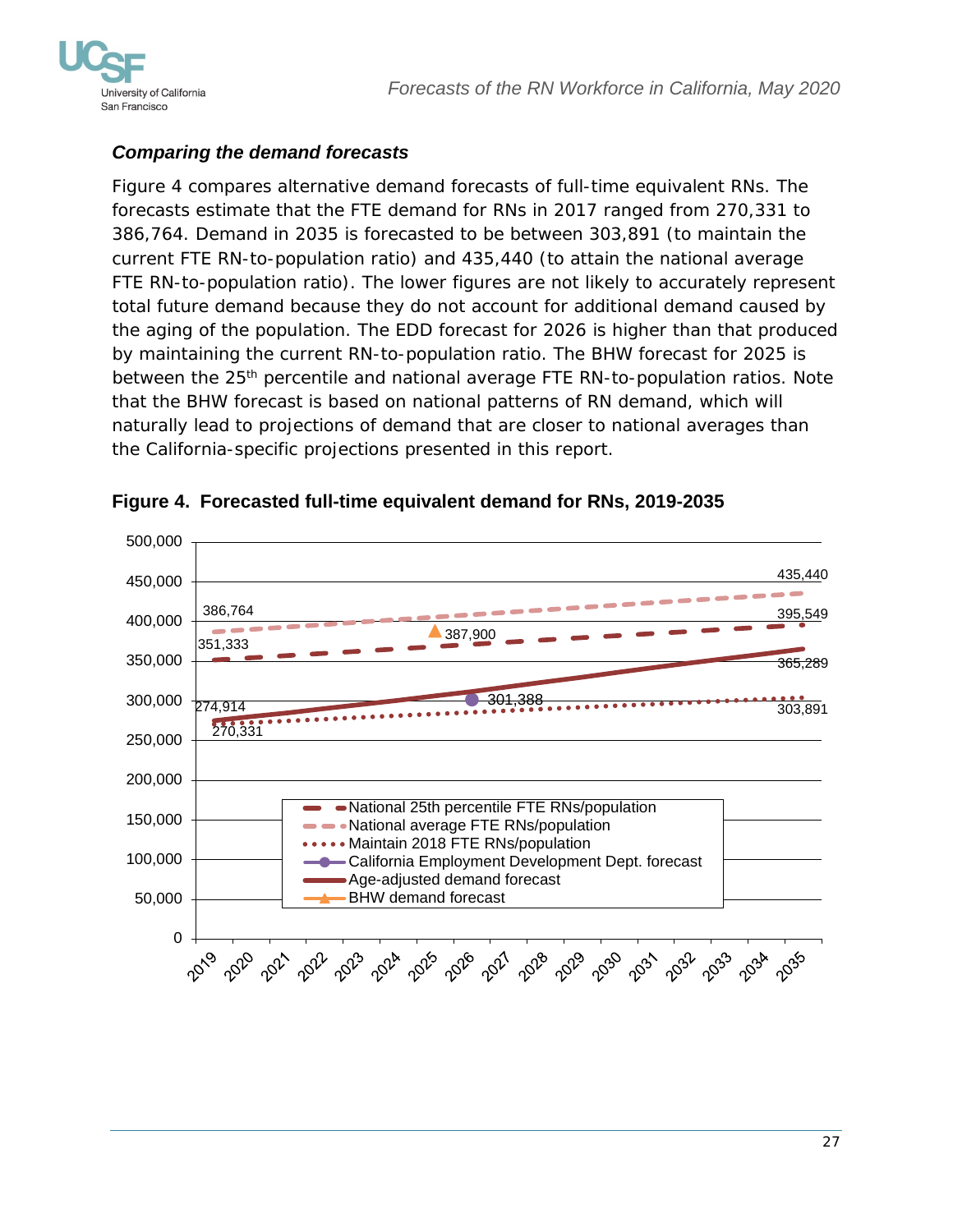

## <span id="page-27-0"></span>**Comparing Supply and Demand for RNs**

Through most of the 2000s, there was a widespread perception that California faced a significant shortage of RNs and forecasts published by the BRN in 2005 and 2007 were consistent with this perception. However, after the number of RN graduations more than doubled in California by the late 2000s, the forecasts published in 2011 indicated that California had closed the gap between RN supply and demand. Forecasts since then have generally indicated that California's supply and demand would be well-balanced through 2035.

Figure 5 presents the 2019 best supply forecast and low supply forecast (blue lines), along with three alternate demand forecasts (red lines) based on maintaining the current FTE RN-to-population ratio, striving to reach the national 25<sup>th</sup> percentile, and forecasted growth in hospital patient days. The best supply forecast indicates that in 2035, supply will be 386,536 FTE RNs, which is 5.8% higher than the age-adjusted demand forecast of 365,289 FTE RNs. The projections estimate that in 2019, demand and supply were nearly equal (274,863 FTE RN supply vs. 274,914 FTE RN demand).



<span id="page-27-1"></span>**Figure 5. Forecasted full-time equivalent supply and demand for RNs, 2019-2035**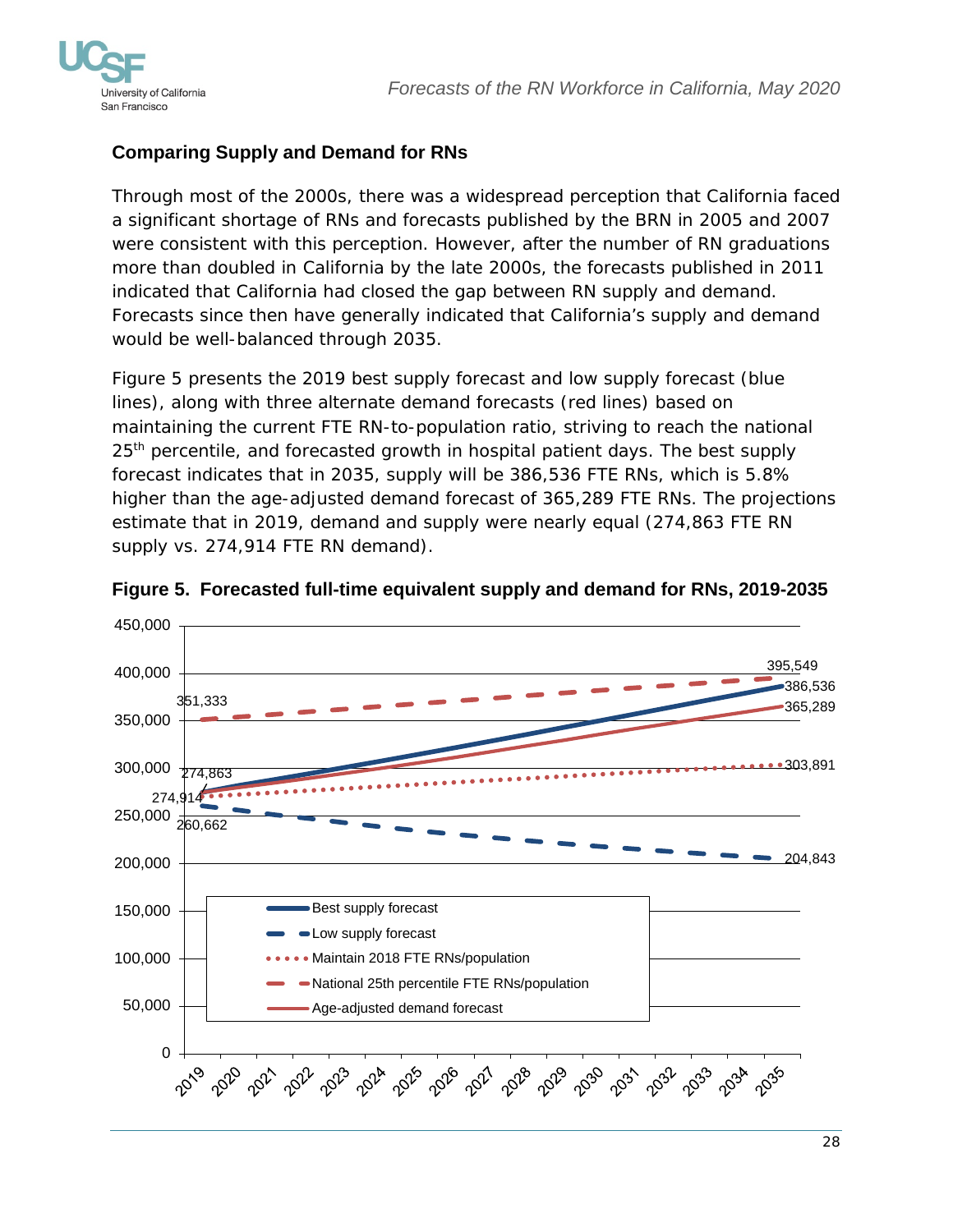

The projection of a surplus in the future is in part dependent on the assumption that today's labor market is balanced. However, it is possible that employment of RNs today is lower than it should be because there is now a shortage. There is no objective measurement of shortages, but several data sources provide insight regarding this possibility.

First, data on vacancy rates collected by the Hospital Association of Southern California indicate that the statewide average vacancy rate for RNs was 4.3% in the  $3<sup>rd</sup>$  quarter of 2019. This vacancy rate was lower than in 2015, 2016, and 2017, when the average vacancy rate was more than 6% in most quarters. There is no widely-accepted threshold for when a vacancy rates indicates that a shortage exists, but the lower vacancy rate in 2019 relative to previous years does not support the idea that there is an emerging shortage.

Second, surveys of California's hospital CNOs indicate that many of them perceive a shortage of RNs. A survey conducted in late 2018 and early 2019 found that 85% of responding CNOs believed there was a shortage of RNs in their region (Chu & Spetz, 2020). However, when asked to report perceptions of the labor market for newly-graduated nurses as compared with experienced nurses, CNOs indicated deep shortages of experienced nurses but surpluses of new graduates. It seems that employers are not anticipating nurse retirements by hiring and developing new graduates, but instead are seeking to hire experienced nurses to fill positions opened due to retirements. Data from the 2018 Survey of Registered Nurses indicate that approximately 11,725 employed RNs planned to retire within the next two years. With more than 11,000 students graduating from California RN education programs per year, there are plenty of new graduates available to fill positions vacated by retiring nurses. Graduating more RNs will not address the problem of gaps in availability of experienced nurses, as employers are already demonstrating reluctance to hire new graduates.

Third, use of contract staff by hospitals may indicate the degree to which hospitals are experiencing a shortage of RNs with the skills required for open positions. However, since contract personnel are also used to fill gaps during staff vacations and leaves of absence, as well as normal seasonal fluctuations in hospital utilization, this is not a perfect measure of the magnitude of RN shortage. OSHPD data indicate that the average share of hospital RN hours provided by contract staff was 6.3% in 2016, which was equivalent to a total of 8,010 FTE RNs. This is only 2.9% of the total estimated number of FTE RNs and does not suggest a substantial statewide shortage of RNs.

Finally, employment of traveling RNs who live in other states and work in California for some part of the year can indicate that there is unmet demand among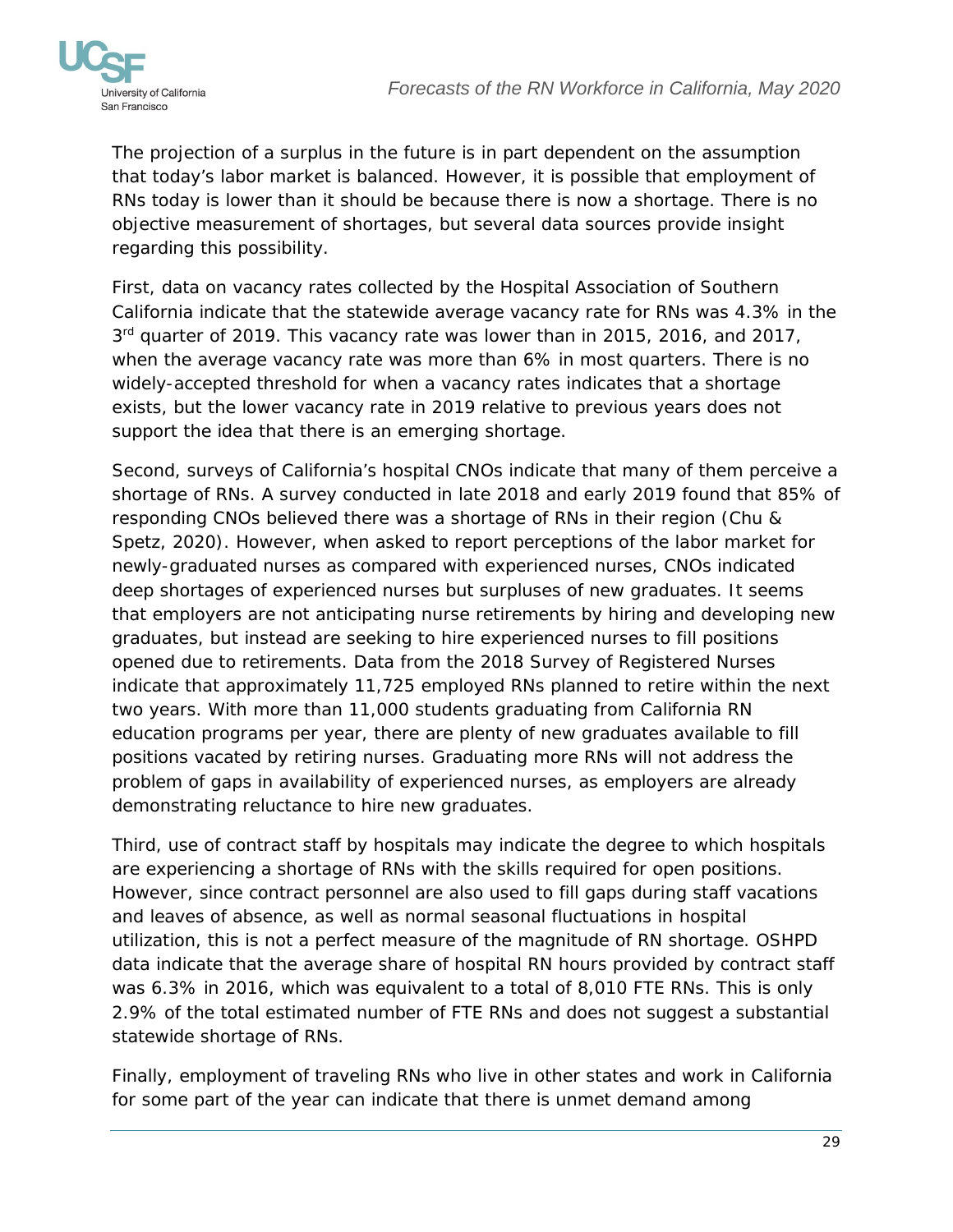

employers. The 2018 Survey of RNs indicates that 18.6% of California-licensed RNs residing outside California worked in the state at some point over the prior year, which is an estimated 11,852 RNs. These nurses worked an average of 6.2 months and 37.6 hours per week, equating to 5,756 FTE RNs. This is a small portion of overall employment in California and also does not indicate widespread shortages.

It is important to note that there are many local labor markets within California, and these projections of statewide supply and demand do not reveal whether some regions of California have a shortage of RNs while other regions have a surplus. Recent regional forecasts indicate that there is substantial variation across regions, with projected shortages in the Central Valley, Central Coast, and San Francisco Bay Areas, and projected surpluses in other regions (although the labor markets in the Inland Empire and Southern Border regions are comparatively well-balanced) (Spetz 2018).

It also is essential to recognize that it is possible California will enter another period of RN shortage if the "low" parameters in the forecasts are realized. Which scenario prevails will depend on a number of factors:

- Whether the number of RN graduates is sustained at the current level
- Whether interstate migration leads to more or fewer nurses entering California than leaving
- Whether RNs work at higher or lower rates than in the past
- Whether there is greater expansion of health insurance coverage, which may lead to higher demand for health care services
- How organizations utilize RNs to meet population health goals and leverage value-based health insurance payment

Educational and public policies at the state and federal level will play roles in determining whether California's RN workforce stays in balance or tips toward shortage.

# <span id="page-29-0"></span>**Policy Implications**

Periods of nursing shortage generate significant challenges because patient outcomes are impacted by the level of nurse staffing in hospitals and other care facilities (Kane & Shamliyan 2007; Institute of Medicine 2011; Penoyer 2010). In addition, shortages drive up the cost of health care as wages rise (Spetz and Given 2003). Thus, it is essential that these forecasts of RN supply and demand guide policies to prevent RN shortages.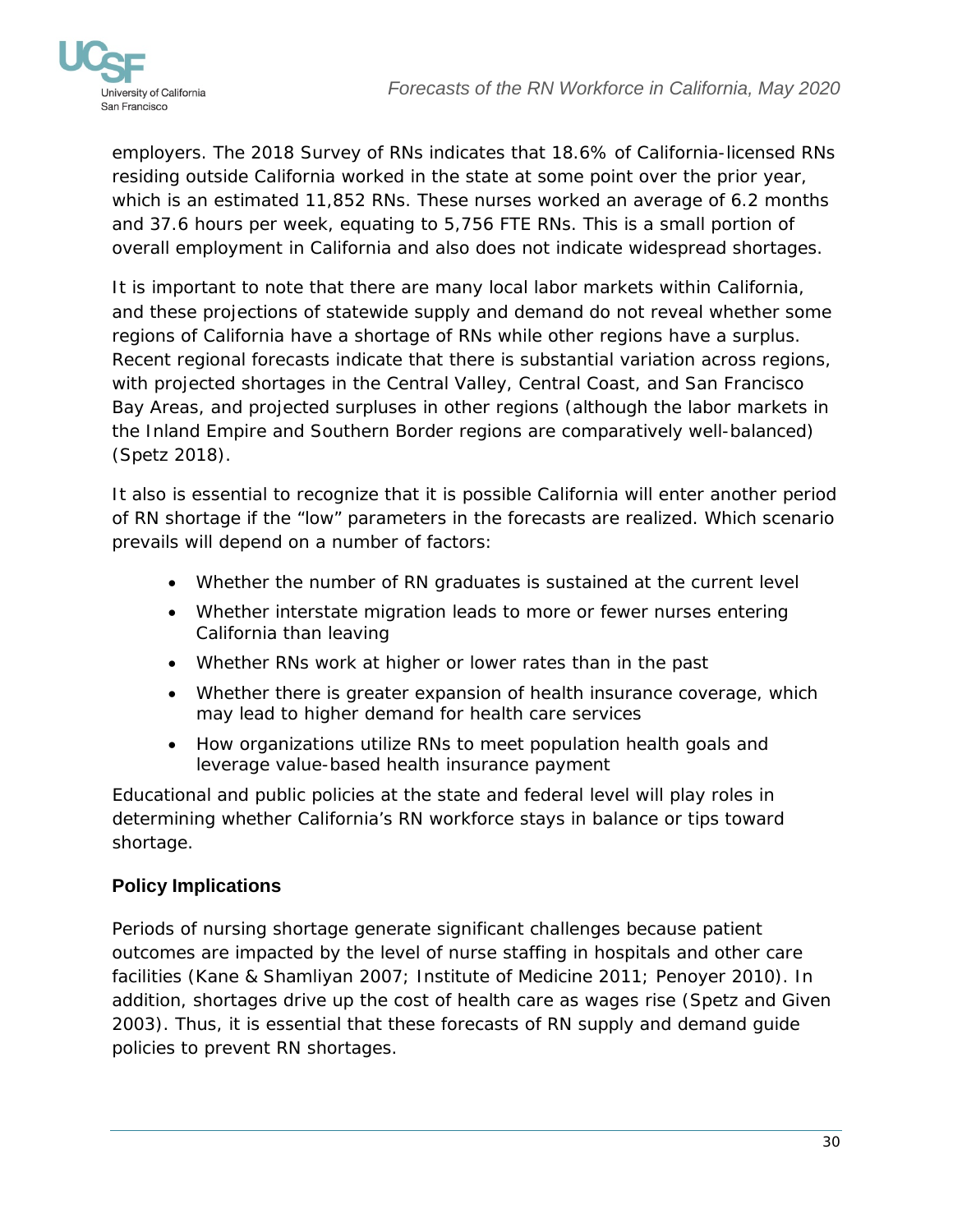

In late 2018 and early 2019, CNOs reported concern about shortages of nurses with experience in emergency departments, labor and delivery, perioperative care, and critical care (Chu & Spetz, 2020). Although data suggest that the number of new RN graduates entering the profession is larger than the number retiring, employers indicate reluctance to hire new graduates to fill newly-vacant positions. In 2018, more than 25% of California's RNs had less than 5 years of experience in nursing (Chu & Spetz, in press), and employers may be facing difficulty supporting these nurses as they transition from novice nurses to expert nurses. In addition, more than 70% of CNOs report that they require or prefer that the RNs they hire have a bachelor's degree in nursing or higher degree and nearly half require a minimum level of experience before hiring (Chu & Spetz, in press).

The 2005 forecast report advised that "The only plausible solution to the RN shortage, based on our preliminary analyses, appears to be continued efforts to increase the numbers of graduates from California nursing programs." This recommendation was acted upon by state leaders. Significant increases in state funding for nursing programs, increased funding for equipment, use of updated instructional technologies, and other educational investments had a favorable impact on addressing the RN shortage in California. Between the academic years 2004-2005 and 2009-2010, the number of nursing graduates increased 72%, exceeding 11,500 new RN graduates in 2009-2010 (Waneka, Keane, & Spetz 2012). The number of graduates is projected to remain above 11,000 per year for the foreseeable future, maintaining a stable workforce. If future numbers of RN graduates decline to below about 10,000 RNs, a shortage could re-emerge.

Changes in the demand for RNs also could lead to a future shortage or surplus. If emerging care delivery models, such as accountable care organizations and patientcentered medical homes, lead to greater use of RNs in care management roles, demand for RNs – particularly those with bachelor's and graduate degree – could rise above the projections presented in this report. A report on the potential impact of the Affordable Care Act found that if health care organizations increase employment of RNs by 10% to serve in care management roles, overall demand would increase by about 22,000 jobs in California (which may include some parttime jobs) (Oberlin et al. 2015). This would be a relatively small change in demand that would likely emerge slowly enough over time that nursing education programs could respond by increasing student enrollment.

Policymakers should be cautioned that the 2019 BRN forecasts do not reflect the fact that one region of California may experience a shortage while another may face a surplus of RNs. Both statewide and regionally, the most important changes that could lead to shortages include: (1) the number of graduates from RN education programs; (2) interstate migration; and (3) employment rates of older RNs. These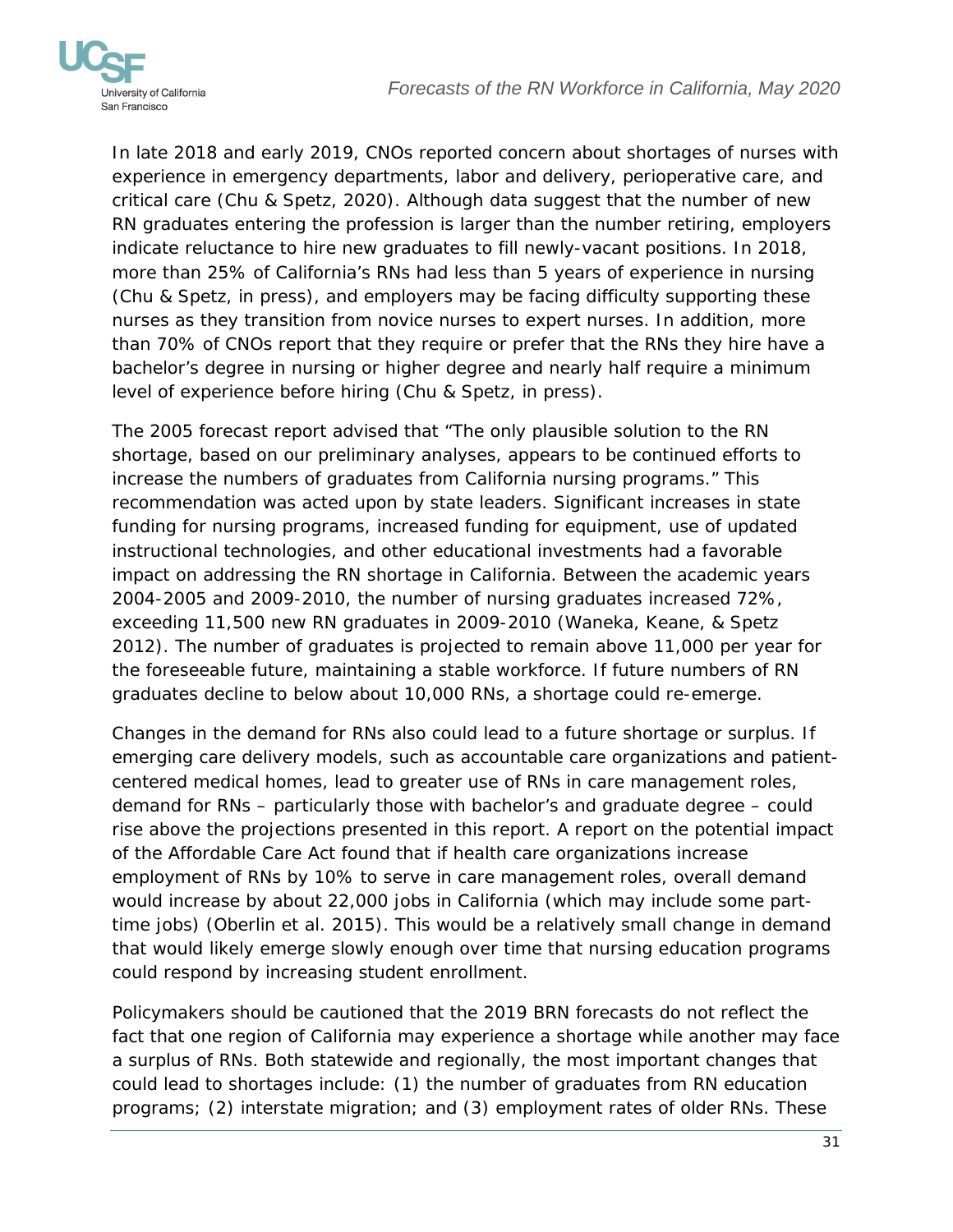

factors and any other potential influences on California's nursing shortage, such as the limited pool of faculty, limited availability of clinical education placements, and faculty salaries that are not competitive with clinical practice positions, should be monitored continuously.

California leaders should track the employment paths of recent nursing graduates as they develop specialized skills to fill the roles of experienced nurses who will retire in the near future. Moreover, they should watch new student enrollments in nursing programs, as well as monitor local labor market conditions, which could warrant local action. California will need to maintain the present number of nursing graduates in order to meet long-term health care needs.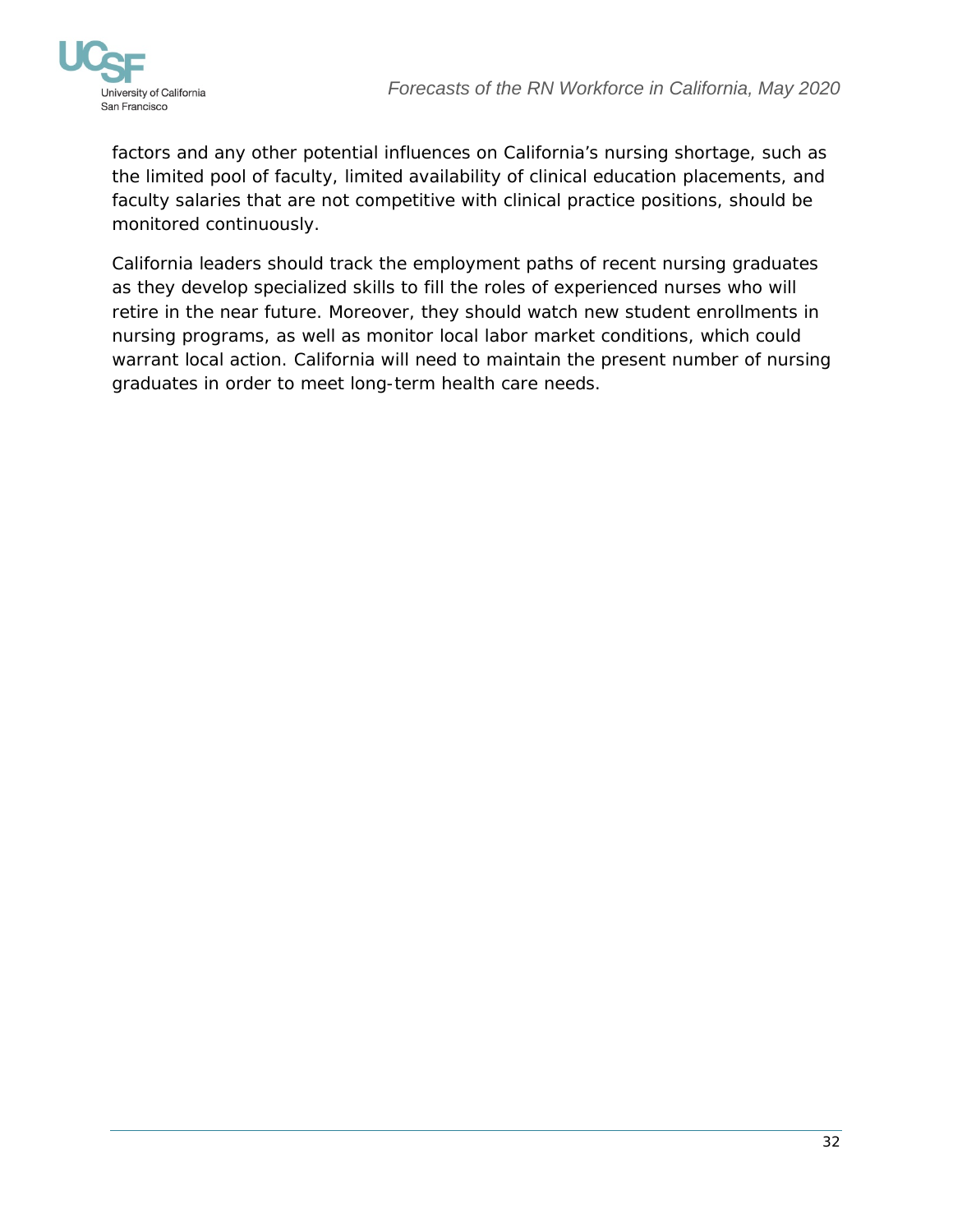



## <span id="page-32-0"></span>**Acronyms**

- AD Associate Degree
- AHRQ Agency for Healthcare Research and Quality, U.S. Department of Health and Human Services
- BHW Bureau of Health Workforce, Health Resources and Services Administration, U.S. Department of Health and Human Services
- BRN California Board of Registered Nursing
- BSN Bachelors (or Baccalaureate) of Science in Nursing
- CNO Chief nursing officer
- EDD California Employment Development Department
- FTE Full-time Equivalent
- NCLEX-RN National Council Licensure Examination Registered Nurses (NCLEX is a registered trademark and/or servicemark of the National Council of State Boards of Nursing, Inc.)
- OSHPD –Office of Statewide Health Planning and Development
- RN Registered Nurse
- UCSF University of California San Francisco
- WHO World Health Organization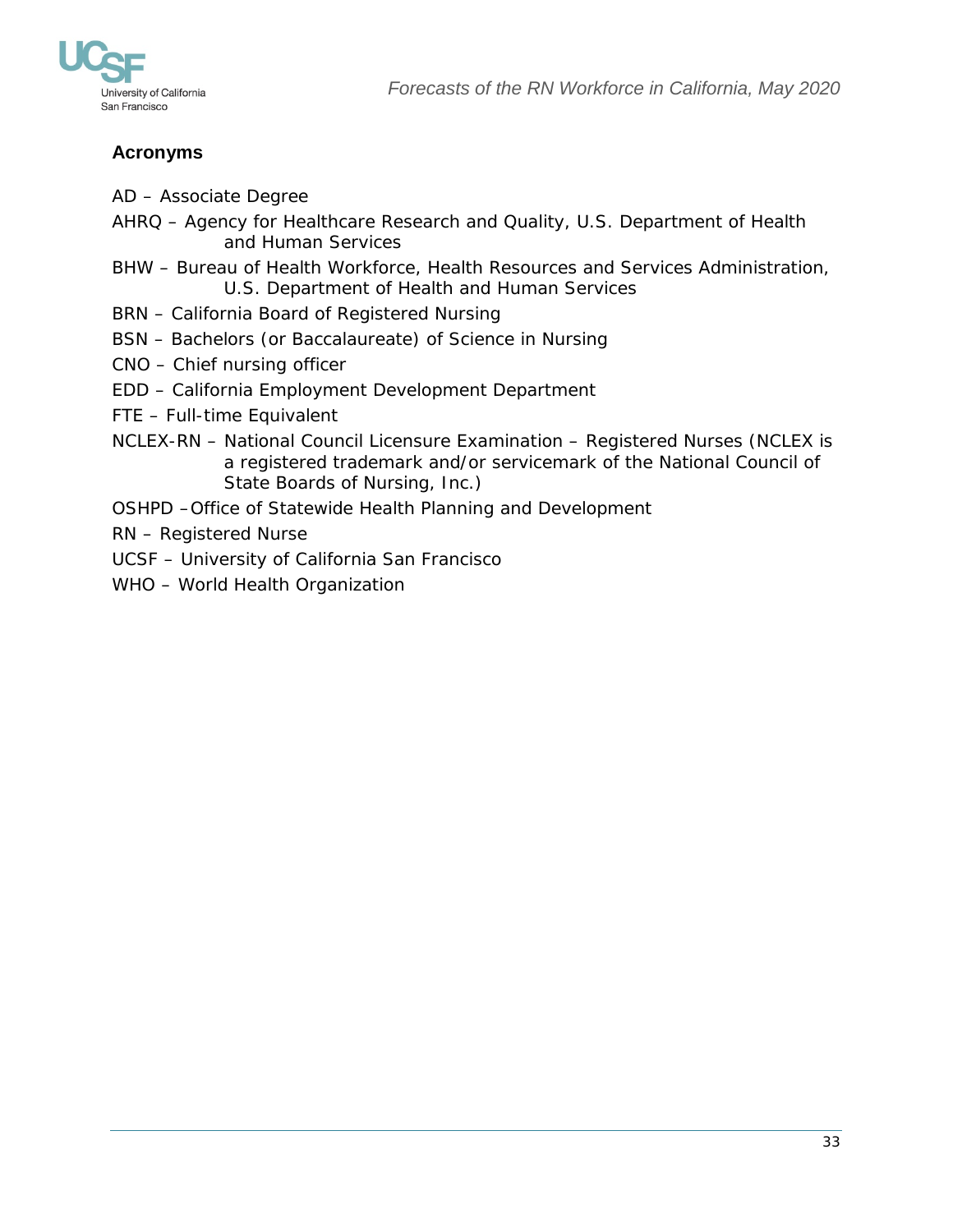

# <span id="page-33-0"></span>**References**

- Bates, T, Keane, D, Spetz, J. 2011. Survey of Nurse Employers in California, Fall 2010. San Francisco, CA: University of California, San Francisco.
- Blash, L, Spetz, J. 2019. 2017-2018 Annual School Report: Data Summary and Historical Trend Analysis. Sacramento, CA: California Board of Registered Nursing.
- Buerhaus, PI. 1998. Is Another RN Shortage Looming? Nursing Outlook 46 (3): 103-108.

Buerhaus, PI, Auerbach, DI. 2011. The Recession's Effect on Hospital Registered Nurse Employment Growth. Nursing Economics 29 (4): 163-167.

California Department of Finance. 2019. State of California, Department of Finance, State and County Total Population Projections by Race/Ethnicity and Detailed Age 2010 through 2060 (as of July 1). Sacramento, CA: California Department of Finance. Available from:

<http://www.dof.ca.gov/Forecasting/Demographics/Projections/>

- California Employment Development Department (EDD). 2018. California Occupational Employment Projections, 2016-2027. Sacramento, CA: Labor Market Information Division, California Employment Development Department. Available from http://www.labormarketinfo.edd.ca.gov/data/employmentprojections.html#Long
- California Institute for Nursing and Health Care. 2006. California Registered Nurse Regional Workforce Report Card. Berkeley, CA: California Institute for Nursing and Health Care.
- California Office of Statewide Health Planning and Development (OSHPD). 2019. Annual Financial Data Pivot Profiles, 2017. Sacramento, CA: California Office of Statewide Health Planning and Development. Available at http://www.oshpd.ca.gov/HID/Products/Hospitals/AnnFinanData/PivotProfles/de fault.asp
- Chu, L, Spetz, J. In press. 2018 Survey of Registered Nurses. Sacramento, CA: California Board of Registered Nursing.
- Chu, L, Spetz, J. 2020. Survey of Nursing Employers in California, Fall/Winter 2018- 19. San Francisco, CA: Philip R. Lee Institute for Health Policy Studies, University of California, San Francisco. [https://rnworkforce.ucsf.edu/sites/rnworkforce.ucsf.edu/files/employerreport\\_2](https://rnworkforce.ucsf.edu/sites/rnworkforce.ucsf.edu/files/employerreport_2018.pdf) [018.pdf.](https://rnworkforce.ucsf.edu/sites/rnworkforce.ucsf.edu/files/employerreport_2018.pdf)
- HealthImpact. 2019. 2017-2018 California New Graduate Employment Survey. Oakland, CA: HealthImpact.
- Institute of Medicine. 2011. The future of nursing: Leading change, advancing health. Washington, DC: National Academies Press.
- Kane, RL, Shamliyan, TA. 2007. The association of registered nurse staffing levels and patient outcomes: Systematic review and meta-analysis. Medical Care 45: 1195-1204.